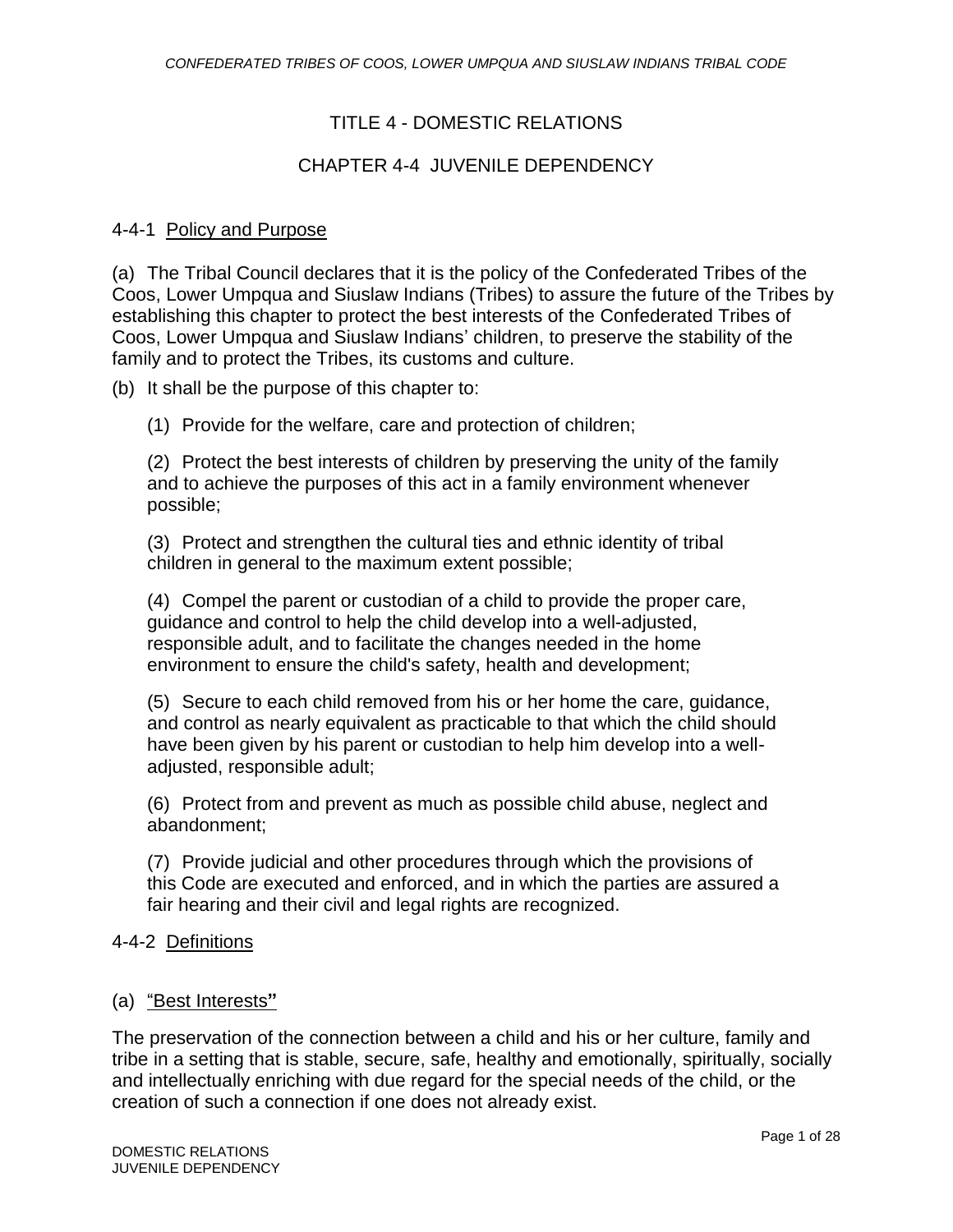# (b) "CASA"

Court Appointed Special Advocate who is a responsible adult, other than an attorney, who has volunteered to serve as an officer of the Court and an advocate of the child, and who has been appointed by the Court to so serve.

(c) "Child"

Any child under eighteen (18) years of age that is not married or otherwise emancipated.

- (d) "Child abuse" includes but is not limited to:
	- (1) any case in which:

(A) a child is dead or exhibits evidence of skin bruising, bleeding, malnutrition, failure to thrive, burns, fracture of any bone, subdural hematoma, soft tissue swelling; and

(B) such condition is not justifiably explained or may not be the product of an accidental occurrence: or

(2) any case in which a child is subjected to sexual assault, sexual molestation, sexual exploitation, sexual contact or prostitution; or

(3) any case in which a child is physically assaulted, which shall include, but not be limited to: intentional, knowing or reckless infliction of physical injury to the child; intentional, knowing, reckless or negligent infliction of physical injury to the child by means of a deadly weapon; or

(4) any case in which a child's mental health is affected by an observable and substantial impairment in functioning caused by cruelty, with due regard to the culture of the child.

## (e) "Child Neglect"

Negligent treatment or maltreatment of a child by a person responsible for the child's welfare, under circumstances which indicate that the child's health and welfare is harmed or threatened by, but not limited to, the failure to provide adequate food, clothing, shelter, or medical treatment.

## (f) "Child of the Tribes" or "Tribal Child"

Any child who is a member of the Confederated Tribes of the Coos, Lower Umpqua and Siuslaw Indians, or is eligible for membership in the Tribes, and is the biological child of a Tribes' tribal member.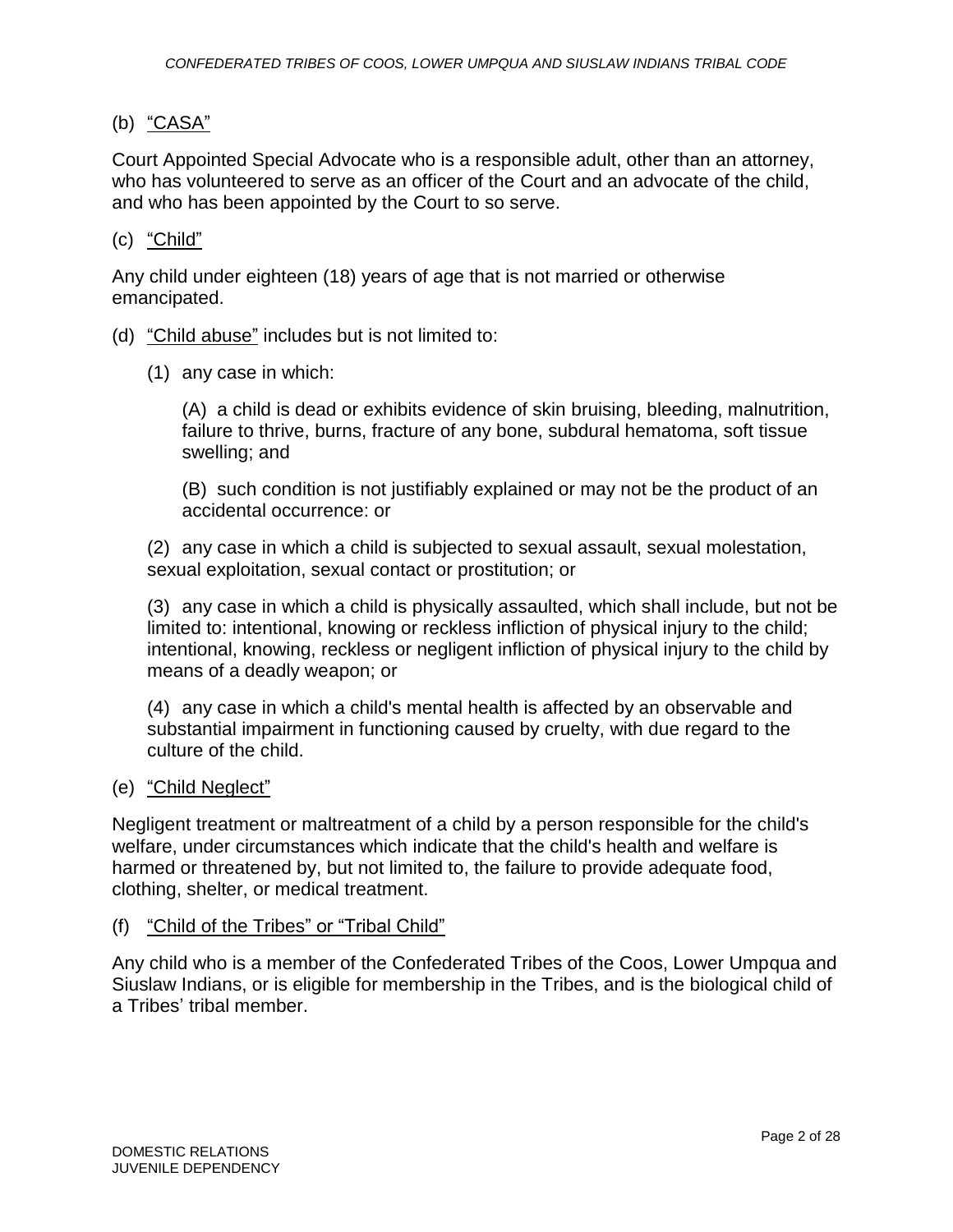# (g) "Court"

The Confederated Tribes of the Coos, Lower Umpqua and Siuslaw Indians' Tribal Juvenile Court.

## (h) "Custodian"

A person who has physical custody of a child pursuant to tribal law or custom, or the laws of a state, or to whom temporary physical care, custody and control has been transferred by the parent or custodian of such child without order of the Court.

## (i) "Extended Family"

Any person who is the child's grandparent, great-grandparent, aunt or uncle, brother or sister, brother-in-law or sister-in-law, niece or nephew, first or second cousin, or stepparent.

(j) "Family Violence"

(1) any act or threatened act of violence or forceful detention, which results in physical or mental injury, or places the individual in fear of such harm; and

(2) such act is committed against the individual by:

(A) a person related by blood or marriage who is a spouse or husband, brother or sister, parent or child; or

- (B) a person residing with the individual.
- (k) "Human Services" or "DHS"

The Department of Human Services of the Tribes,

(l) "Indian Child"

A child who is a member of an Indian Tribe; or

(1) eligible for membership in an Indian Tribe and the biological child of a tribal member; or

- (2) an Indian child as that term is defined by a state tribal agreement.
- (m) "Indian Country"

All lands owned by, held in trust for, leased, occupied or otherwise controlled by the Tribes or any instrumentality of the Tribes, including any and all areas which may constitute the Indian country of the Tribes under any applicable provision of tribal or federal law.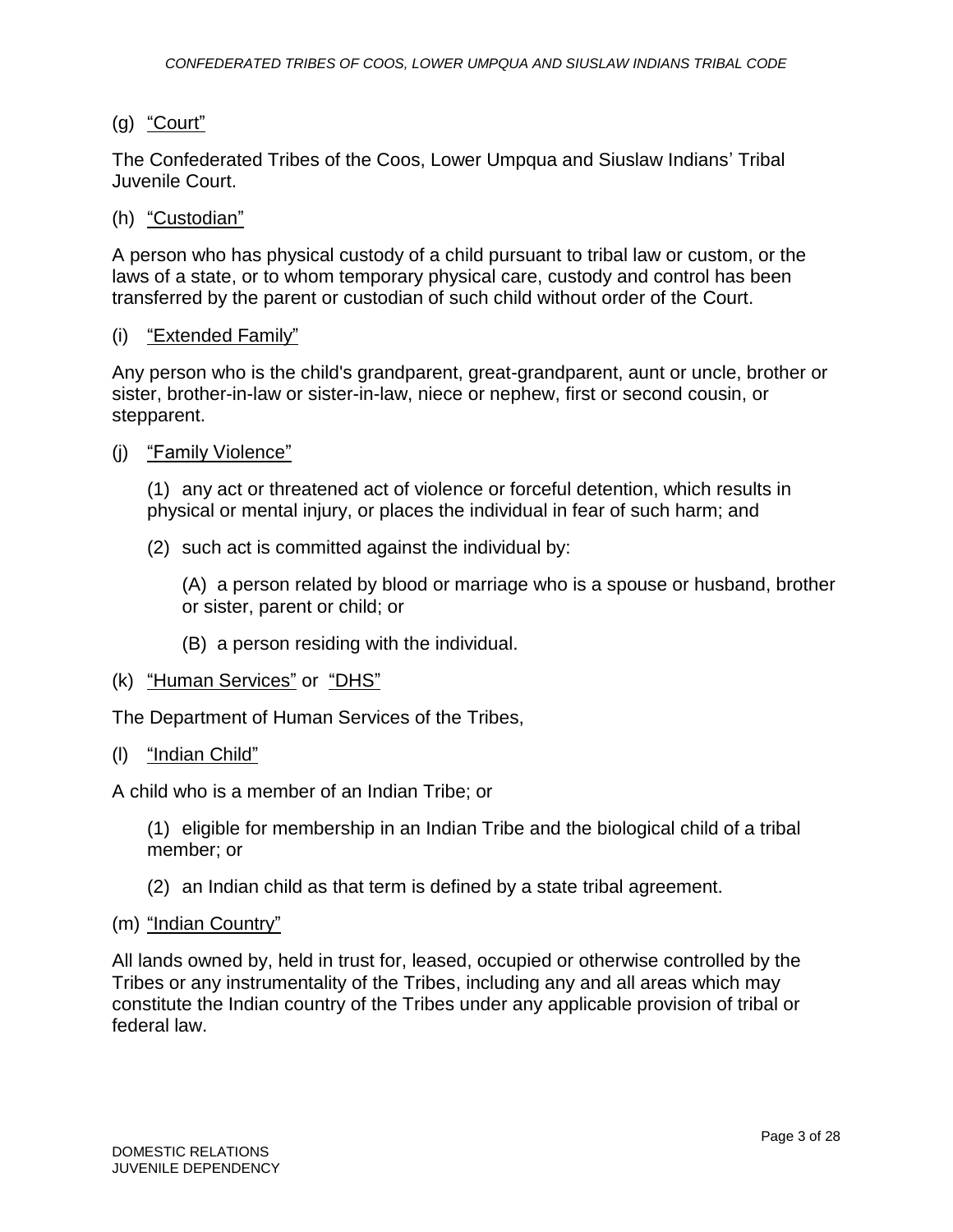## (n) "Indian Custodian"

Any Indian person who has legal custody of an Indian child or a Tribes' child under tribal law or custom, or under state law; or to whom physical custody, care and control has been transferred by the parent of such Indian child.

#### (o) "Indian Person"

Any person who is a member of an Indian tribe as that term is defined by this Code.

## (p) "Indian Tribe"

Any Indian tribe, band, nation or other organized group or community of Indians recognized as eligible for the services provided to Indians by the United States Government because of their status as Indians, including any Alaska Native Village as defined in section 1603(c) of Title 43 to the U.S. Code (Alaska Native Claims Settlement Act).

#### (q) "Local Law Enforcement"

Any law enforcement authority that is authorized to conduct law enforcement activities within the exterior boundaries of the reservation or Indian country. When this term is used, a presumption is created that the term first means the Tribes' Tribal Police.

#### (r) "Parent"

The biological or adoptive parent of a child.

#### (s) "Qualified Expert"

Any person who is:

(1) a member of the child's tribe who is recognized by the tribal community as knowledgeable in tribal customs regarding familial organizations and child rearing; or

(2) a lay person having substantial experience in the delivery of social services to Indian families and children, and has extensive knowledge of prevailing social and cultural standards and child-rearing practices within the child's tribe; or

(3) a professional with substantial experience in his or her field.

## (t) "Qualified Elder" or "Historian"

An individual who, because of his or her knowledge or experience, has been certified by the Tribes' Tribal Council to testify as to the traditions and customs of the Tribes before any federal, state or tribal court or administrative body.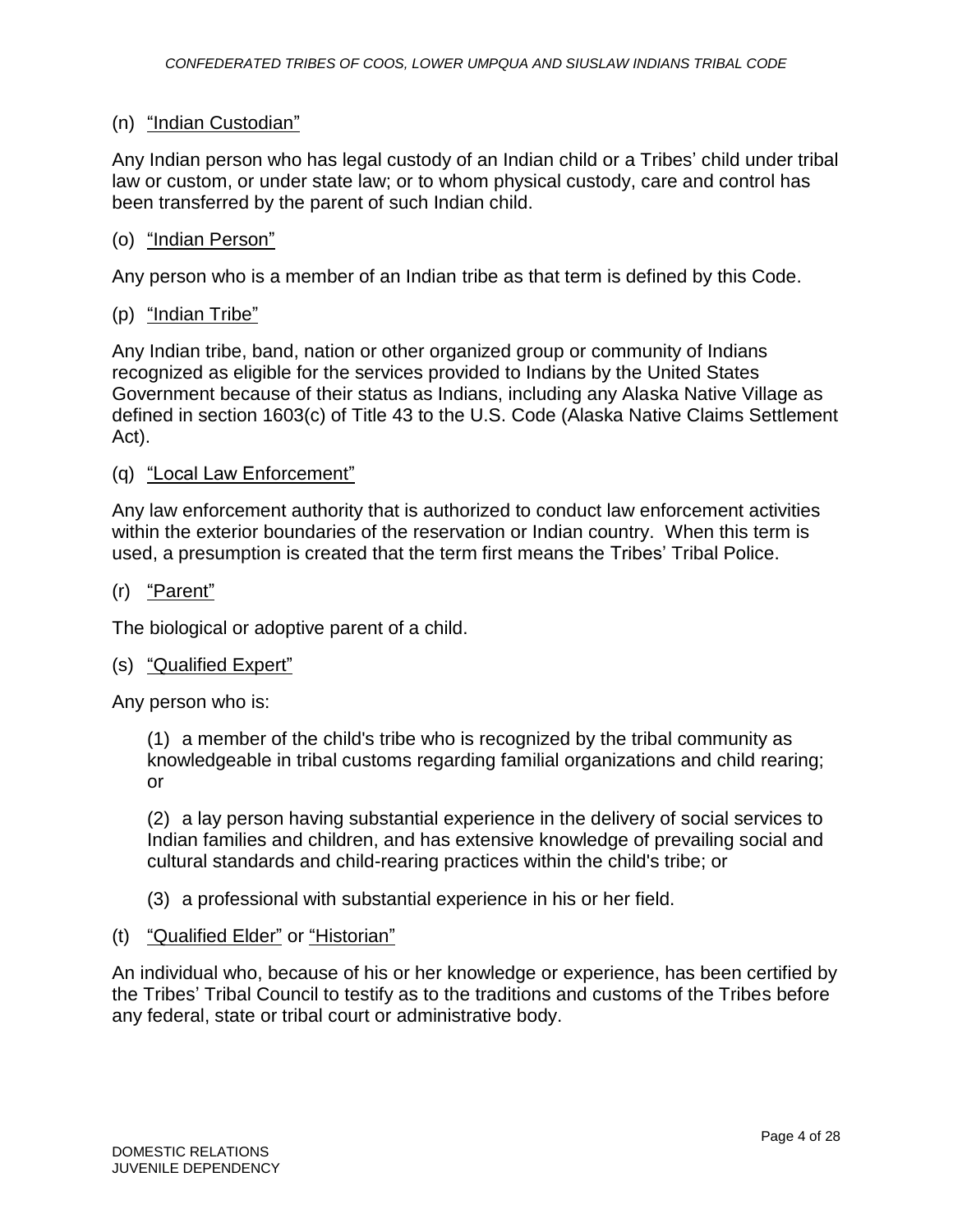# (u) "Reservation"

The exterior boundaries of the Tribes reservation in the State of Oregon, as that reservation is now or hereafter defined by the United States.

## (v) "Spiritual Healing"

Shall not be included under the definitions of abuse or neglect when any child is under care or treatment solely by spiritual means in accordance with the religious beliefs or practices of the child or the child's parent or custodian.

## 4-4-3 Jurisdiction as to Dependent Child

(a) A child is considered dependent if:

(1) the child is beyond the control of the parents or custodian, and the child's behavior is such as to endanger the welfare of himself or herself due to a mental health condition; or

(2) the child's condition or circumstances are such as to endanger the welfare of the child or of others, including but not limited to;

(A) any case where a parent or custodian is incapable of meeting his/her duties due to death, incarceration, hospitalization or other physical or mental incapacity without planning for the care and custody of the child; or

(B) any case where a child has been placed for care or adoption in violation of federal, state or tribal law; or

(C) any case were a child is neglected or abused as those terms are defined in this chapter; or

(D) any case where a child is abandoned; or

(3) the child is dependent on a public or private child-caring agency that needs the services of the Court in planning for the best interests of the child; or

(b) The Court may exercise jurisdiction under subsection (a) of this section if the non-custodial parent appears fit, including being capable of protecting the child from an unfit parent, or if the matter is best heard by a family law court and no prior custody determination has been made. The Court may exercise its jurisdiction in full, or may limit its jurisdiction to determining facts sufficient to make a temporary custody determination. In entering such a temporary custody order, the Court should consider the best interest of the child and the relative fitness of the parents based on the conditions and circumstances that brought the child before the Court. The Court may maintain its jurisdiction to allow for the filing of a custody petition.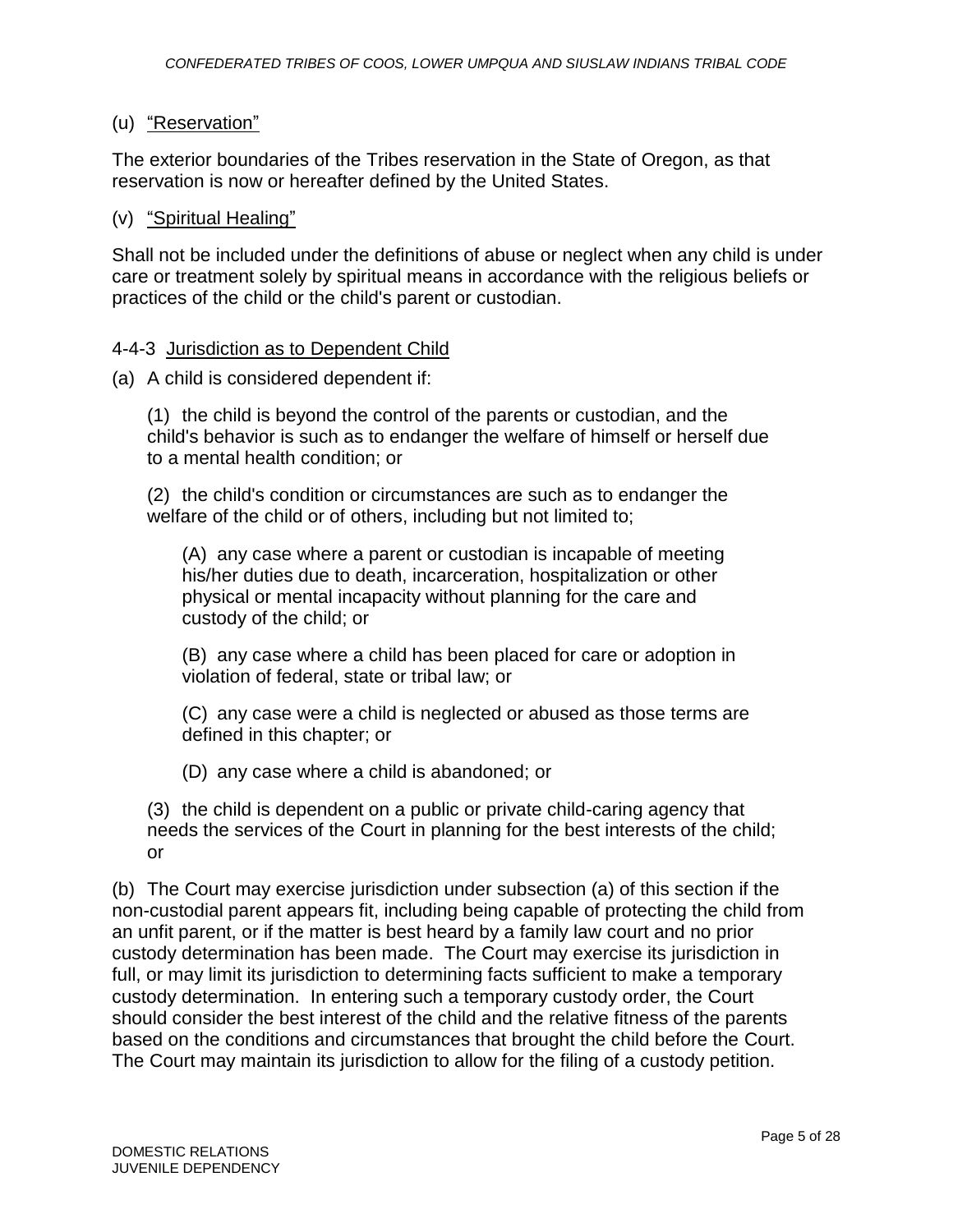## 4-4-4 Jurisdiction Attaches at the Time of Protective Custody

The jurisdiction of the Court shall attach from the time that the child is taken into protective custody. If initial custody is sought by application under Section 4-4-9(a)(2), jurisdiction attaches at the time of application for an order of custody.

#### 4-4-5 Procedure

The Rules of Procedure for Juvenile Court, Chapter 2-14, shall apply to proceedings pursuant to this chapter unless otherwise provided for in this chapter.

#### 4-4-6 Closed proceedings

All juvenile proceedings under this chapter are closed to the general public. The judge, in her or his discretion, may allow any non-party having an interest in the matter to attend the proceedings.

## 4-4-7 Parties to a Proceeding, Limited Rights of Participation

(a) The following people shall be considered parties to a proceeding and shall have all the rights of a party:

(1) The child, who after eleven (11) years of age may be allowed to personally appear or after thirteen (13) years of age shall be allowed to appear, and his or her representative if one is appointed;

(2) the parent or custodian;

(3) the child's Indian Tribe, if other than the Confederated Tribes of the Coos, Lower Umpqua and Siuslaw Indians;

(4) the Confederated Tribes of the Coos, Lower Umpqua and Siuslaw Indians, as represented by a person or agency designated by the Tribal Council;

- (5) Department of Human Services;
- (6) a grandparent for the purpose of asserting visitation rights; and
- (7) a CASA.

(b) Persons who are not a party under subsection (a) of this section may petition the Court for rights of limited participation. Such a petition must be filed at least two (2) weeks prior to the proceeding in which the person wants to participate. The petition must state:

- (1) the reason for seeking participation and the relief requested; and
- (2) why the parties can not adequately present the case; and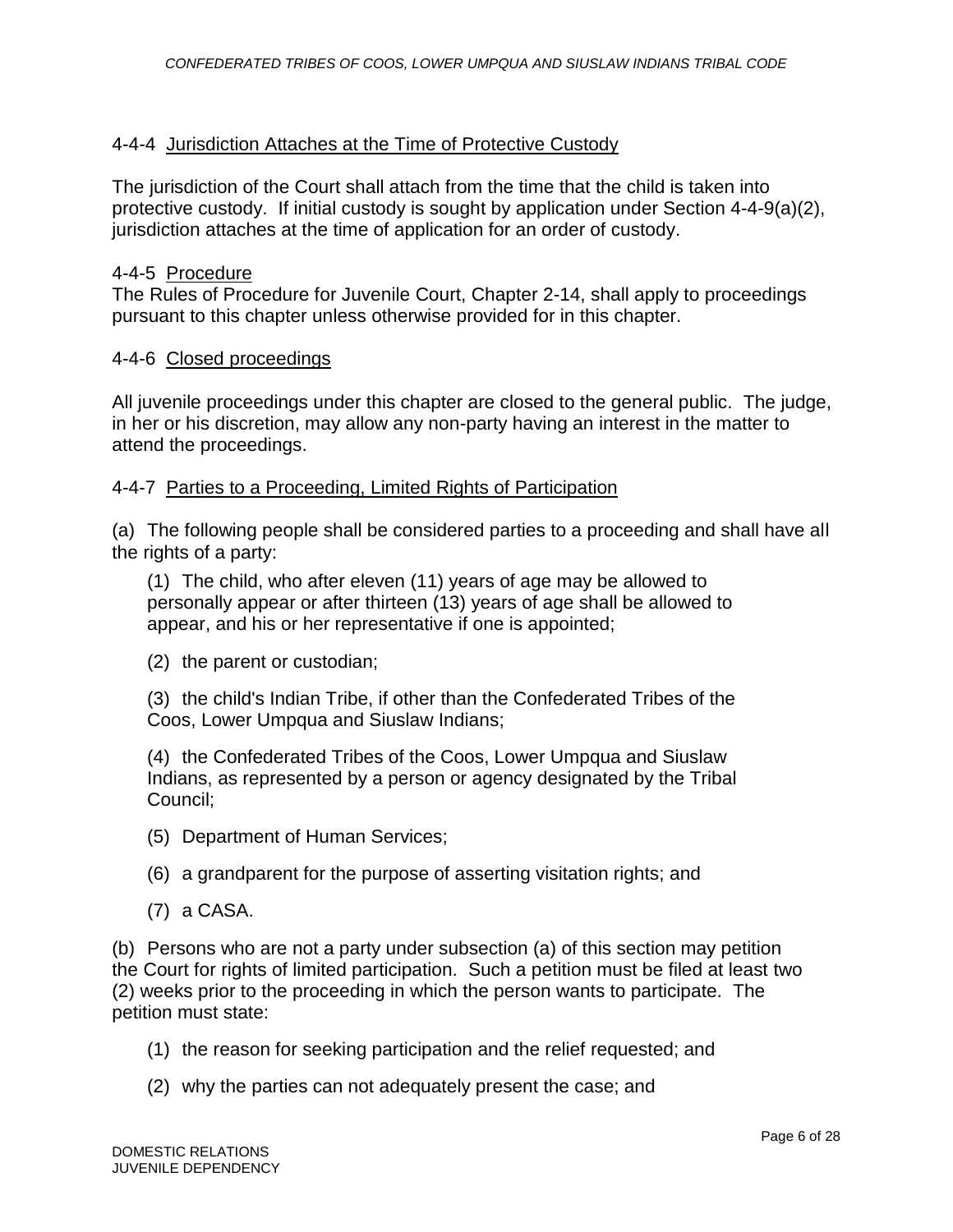(3) how the person's involvement is in the best interest of the child.

The Court may grant the petition and may restrict the rights of participation as the Court sees fit.

# 4-4-8 Right to Counsel

All parties to a juvenile dependency proceeding have the right to be represented by counsel or a Court approved spokesperson. Each party shall be responsible for the costs of his or her counsel or spokesperson. Should a party request or the Court determine that the child who is the subject of a juvenile dependency proceeding is in need of representation, the Court shall appoint an attorney, Court approved spokesperson, guardian ad litem or CASA to attend to the interests of the child. A person appointed to represent a child under this section shall be on a voluntary basis unless the Tribal Council has appropriated money for such representation.

# 4-4-9 Protective Custody; Emergency Medical Care

(a) A child may be taken into protective custody by the Tribal Police or Human Services if:

(1) the child's condition or surroundings reasonably appear to endanger the child's welfare and prompt removal is needed to prevent imminent physical harm or imminent physical damage; or

(2) The Court has ordered that a child be taken into protective custody. Such order may be obtained by ex parte application that includes a sworn statement by the applicant that he or she believes the child's condition or surroundings are sufficient to justify protective custody under sub-subsection (1) above. Such application may be made on information and belief.

(b) The Tribal Police shall take a child into protective custody if directed to do so by the Court or Human Services. Human Services may seek the assistance of other local law enforcement officers if needed to take a child into protective custody.

(c) Tribal police or Human Services may take any non-Indian child found within the exterior boundaries of the reservation or Indian country into protective custody on an emergency basis to ensure the welfare of said child from herself or from a parent or custodian. A child so removed shall be placed into the custody of non-Tribal local law enforcement or an agent of the State Offices for Services to Children and Families.

(d) When a child is taken into protective custody and it reasonably appears to the law officer or child protection worker that the child is in need of medical treatment to preserve his or her health, the law officer or child protection worker shall have the authority to authorize a medical evaluation. The law officer or child protection worker may authorize treatment for such child if: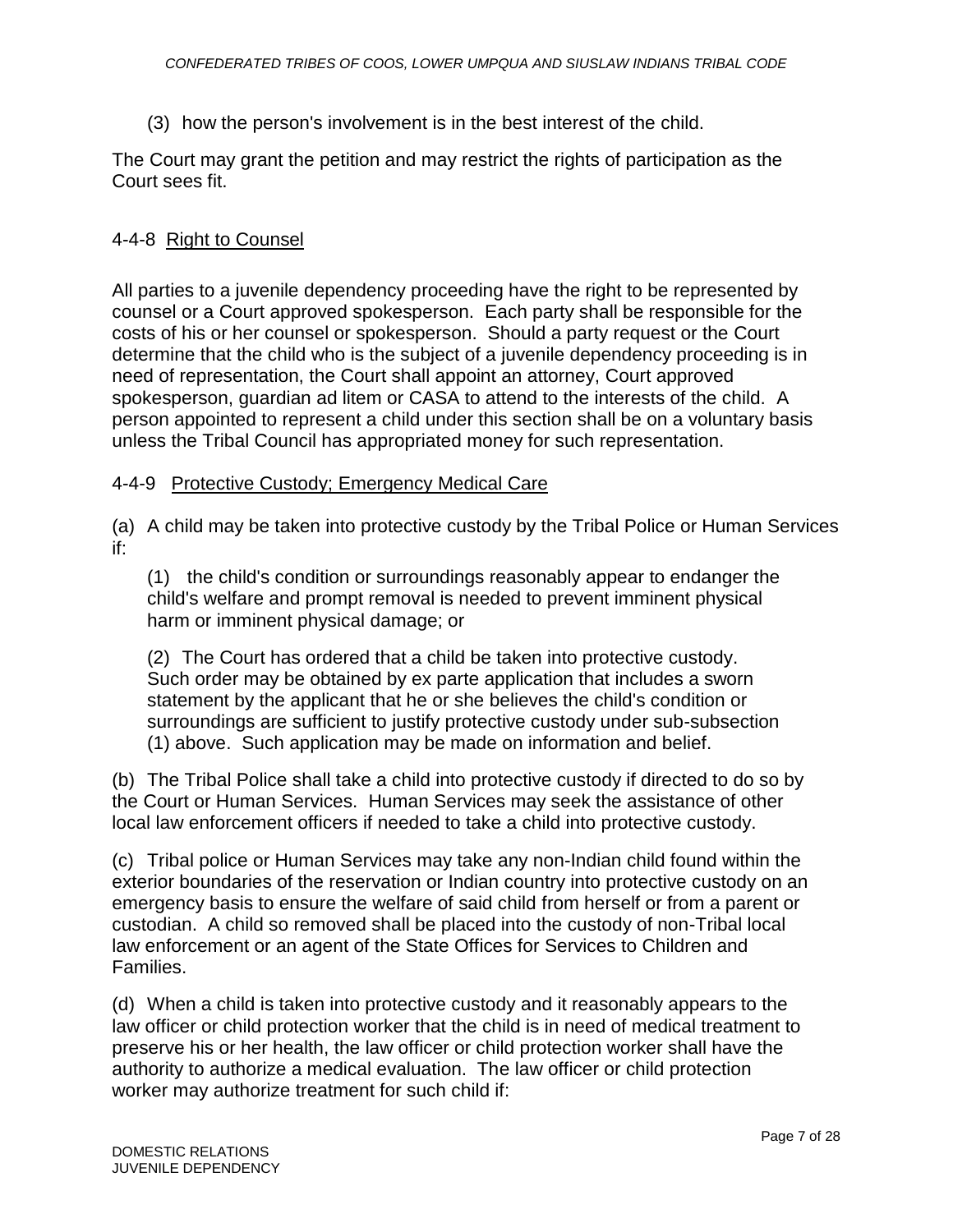(1) the child is found to be in need of medical treatment as diagnosed by a physician at the evaluation to preserve the child's health, and after due diligence, the parent or custodian cannot be located; or

(2) if a parent or custodian is located, and does not consent to such treatment, such treatment can only be provided upon order of the Court unless the evaluating physician diagnoses the child as needing immediate treatment to avoid death or substantial permanent injury.

(e) No person giving such authorization pursuant to this section shall have any liability, civil or criminal, for giving such authorization. The Court may order a parent to pay for such medical treatment.

## 4-4-10 Disposition of Child Taken into Protective Custody

(a) A child taken into protective custody is not under arrest and shall not be placed in a detention facility or jail. Such child shall be placed in the home of an extended family member, taken to a hospital or medical facility for treatment pursuant to 4-4-9, be placed in a shelter care facility licensed or approved by the Tribes, or placed in a foster home licensed or approved by the Tribes.

(b) A child taken into protective custody may be released to a parent or legal custodian at the discretion of the Department of Human Services with appropriate instruction as to the care of the child or of the need to attend a hearing pursuant to 4-4-11. The child must be returned to the appropriate parent or guardian if a shelter hearing pursuant to 4-4-11 has not occurred or a court order has not otherwise been issued authorizing continued protective custody.

(c) Local Law Enforcement or Department of Human Services shall maintain a record of children taken into protective custody that includes:

- (1) the child's name, age and address;
- (2) the name and address of the parent or custodian;

(3) the name and address of the person from whom the child was removed and the circumstances giving rise to the need for protective custody;

- (4) the efforts to notify the parent or custodian; and
- (5) where the child was placed and why.

Such record shall be provided to the Court within twenty-four (24) hours after a child is taken into protective custody.

(d) As soon as practicable after a child is taken into protective custody, local law enforcement or Human Services shall notify the parents, legal guardian or custodian; of the following:

(1) the action taken;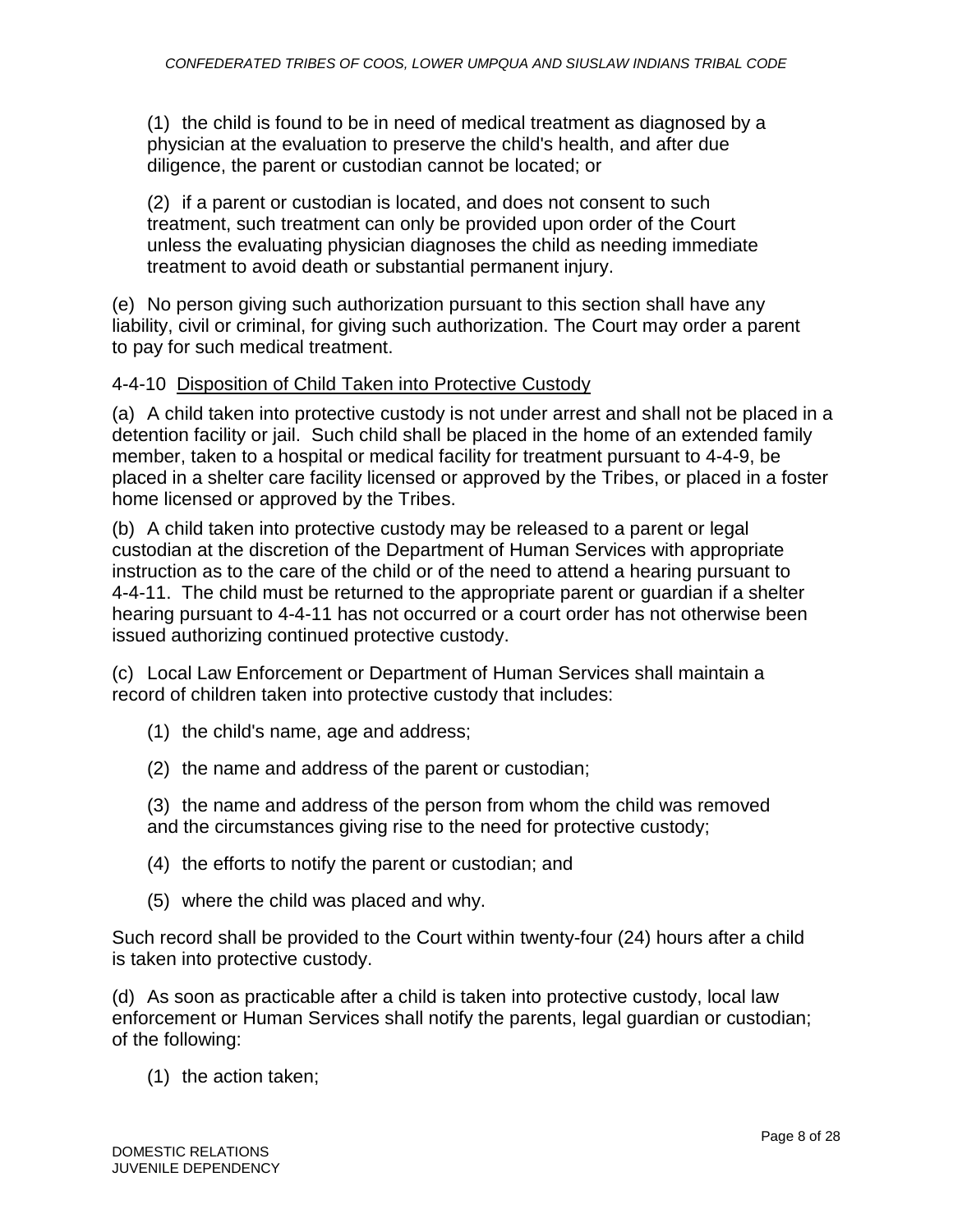- (2) the time and place of the initial hearing;
- (3) that the child may be held until the shelter hearing; and
- (4) the contact information for Human Services.

(e) A child taken into protective custody who is not a resident of the reservation or Indian country or is not subject to the Court's continuing jurisdiction shall be released to the appropriate authority as soon as practicable.

# 4-4-11 Shelter Care; Conduct of Hearing

(a) No child may be held in protective custody for more than five (5) days, excluding Saturdays, Sundays and judicial holidays, without an order of the Court, pursuant to this section, that the child remain in shelter care pending further investigation of the child's condition or circumstances.

(b) A child may be maintained in shelter care pursuant to an order of the Court that finds there is probable cause to believe that a child is dependent and the child's condition or surroundings reasonably appear to endanger the child's welfare.

(c) An order for continued shelter care may only be issued after notice to the parent or custodian of the date and time of such a hearing. If a parent or custodian comes forward after the initial shelter hearing, the Court shall grant an additional hearing to determine if the child is to remain in shelter care as to that parent.

(d) A shelter order can be entered, in the absence of notice, if the Court has determined that the parent or custodian's whereabouts are unknown. If it appears to the Court that, by the continued due diligence of the tribal prosecutor or Human Services, that the parent can be found, the Court may continue the hearing to a later date not to exceed five (5) days.

(e) Any reports of protective custody under 4-4-10 shall be provided to the parent or custodian at the time of the hearing.

(f) A copy of any petition filed pursuant to 4-4-12, together with a summons, shall be served on the parent or guardian at the time of the shelter hearing. If no petition is filed at the time of a shelter hearing, the Court shall order that a petition be filed forthwith in compliance with 4-4-12 or release the child to the custody of the parent, guardian or custodian, from whose custody the minor was removed.

(g) A parent or custodian is entitled to present evidence as to why the child is no longer endangered by his or her condition or surroundings and can be safely returned home. The Court may hear any evidence that a reasonable person would rely upon in making such findings, including hearsay statements of the child contained in the report of the agency taking custody of the minor.

(h) The Court may continue the hearing for not more than five (5) days to allow the parties to prepare for an evidentiary hearing.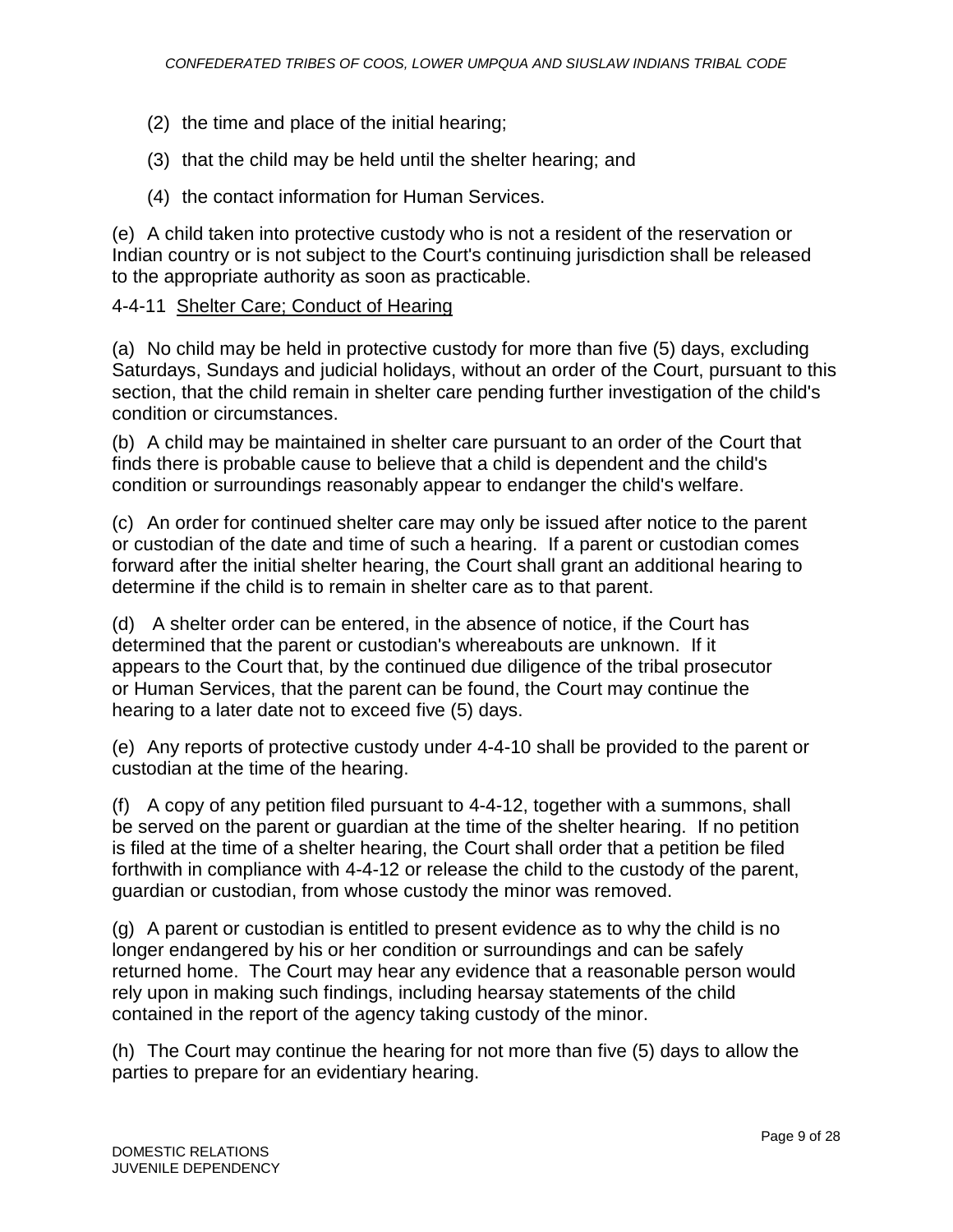(i) After an evidentiary hearing, a Court shall make written findings and enter an order that:

(1) the allegations are unfounded and order that the petition and summons be dismissed; or

(2) the child be returned to the parent or custodian but that temporary custody shall remain with the Court pending further investigation; or

(3) the child shall remain in shelter care pending further investigation; and

(A) the decision to remove the child was made in the best interests of the child; and

(B) remedial efforts are being made to prevent the need for continued removal considering the circumstances of the child and the results of such efforts, or order that such efforts be made; and

(C) find that the placement of the child complies with 4-4-19.

(j) A Court's findings and order shall be issued at the conclusion of the hearing. The Court may set additional shelter hearings as it sees fit.

# 4-4-12 Petition for Dependency; Form; Amendment

(a) Only a tribal prosecutor or Human Services may file a petition alleging a child named therein is a dependent child within the jurisdiction of the Court. Such petition may be filed based upon information and belief.

(b) The petition shall be filed prior to the shelter hearing unless good cause exists for not filing the petition. In any case, a petition shall be filed within two (2) days after the emergency removal or ex parte application for a removal order.

(c) The petition shall be entitled "In the Matter of \_\_\_\_\_\_\_\_\_\_\_, a child" and shall set forth with particularity:

(1) the name, age, sex and residence of the child, and whom the child has resided with in the last six (6) months;

(2) the tribal affiliations of the child, parent and custodian by heritage and, if known, their enrollment status;

(3) a plain and concise statement of the facts including the date, time and location of the conditions or occurrences which bring the child within the jurisdiction of the Court pursuant to 4-4-3 and the specific code sections that give the Court jurisdiction;

(4) the name, age and residence of the parent or custodian, and when there is no parent or custodian, the name, age and address of the nearest relative; and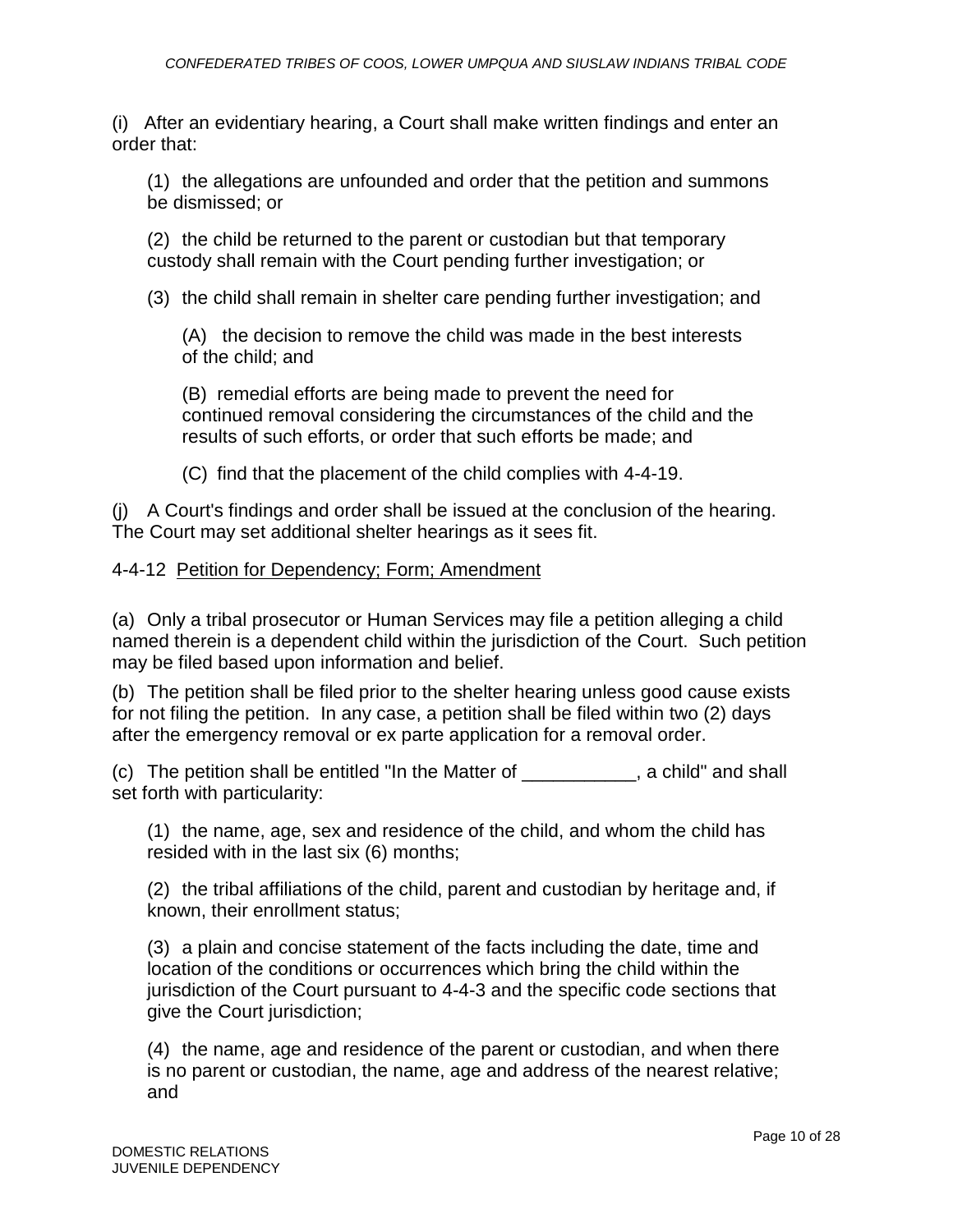(5) whether there is any custody or other proceeding involving the same child or subject matter pending in any court and the nature of such a proceeding.

Provided, that if one or more party or the Court, on its own motion, may at any time prior to the adjudicatory hearing direct that the petition be amended. If the amendment substantially departs from the facts originally alleged, the Court shall grant the parties such additional time to prepare for the adjudicatory hearing as may be required to ensure a full and fair hearing.

# 4-4-13 Summons; Form; Contempt of Court

(a) After the petition has been filed, summons shall issue forthwith by the Court. A true copy of the petition shall be attached to the summons.

(b) The summons, together with the petition, shall be served on the parents, the custodian, if different, and on the child if over the age of eleven (11), at least ten (10) days before the date of hearing stated on the summons. Summons and petition may also be served on anyone whose appearance at the hearing the Court deems necessary and proper for the determination of the issues.

(c) If the child's tribe is different than the Tribes, the summons shall be served, by registered mail, on the child's tribe at the address listed in the Federal Register in accordance with the Indian Child Welfare Act of 1978.

(d) The summons shall be entitled as the petition and shall be clearly labeled "Summons". The summons shall also contain:

(1) the date, time and exact location of the proceeding;

(2) a brief description of the proceeding with the phrase "as described more fully in the attached petition" and state that the parent or custodian and the child are entitled to be represented by an attorney or Court approved spokesperson, at their own expense, during the proceeding;

(3) a command that the person named therein shall appear before the Court as stated and that any person having custody of the child shall bring that child before the Court;

(4) a statement that failure to appear may result in the Court proceeding in the person's absence, making whatever order is deemed necessary for the protection of the child, or finding the person in contempt, which may be punishable under the applicable provisions of Tribal law, and

(5) a statement that if the person fails to come before the Court with the named child, a warrant for the arrest of the person and for the protective custody of the child may be issued by the Court.

(e) When a child in the physical custody of a summoned person is not brought before the Court or it appears to the Court that the summons will be ineffectual, the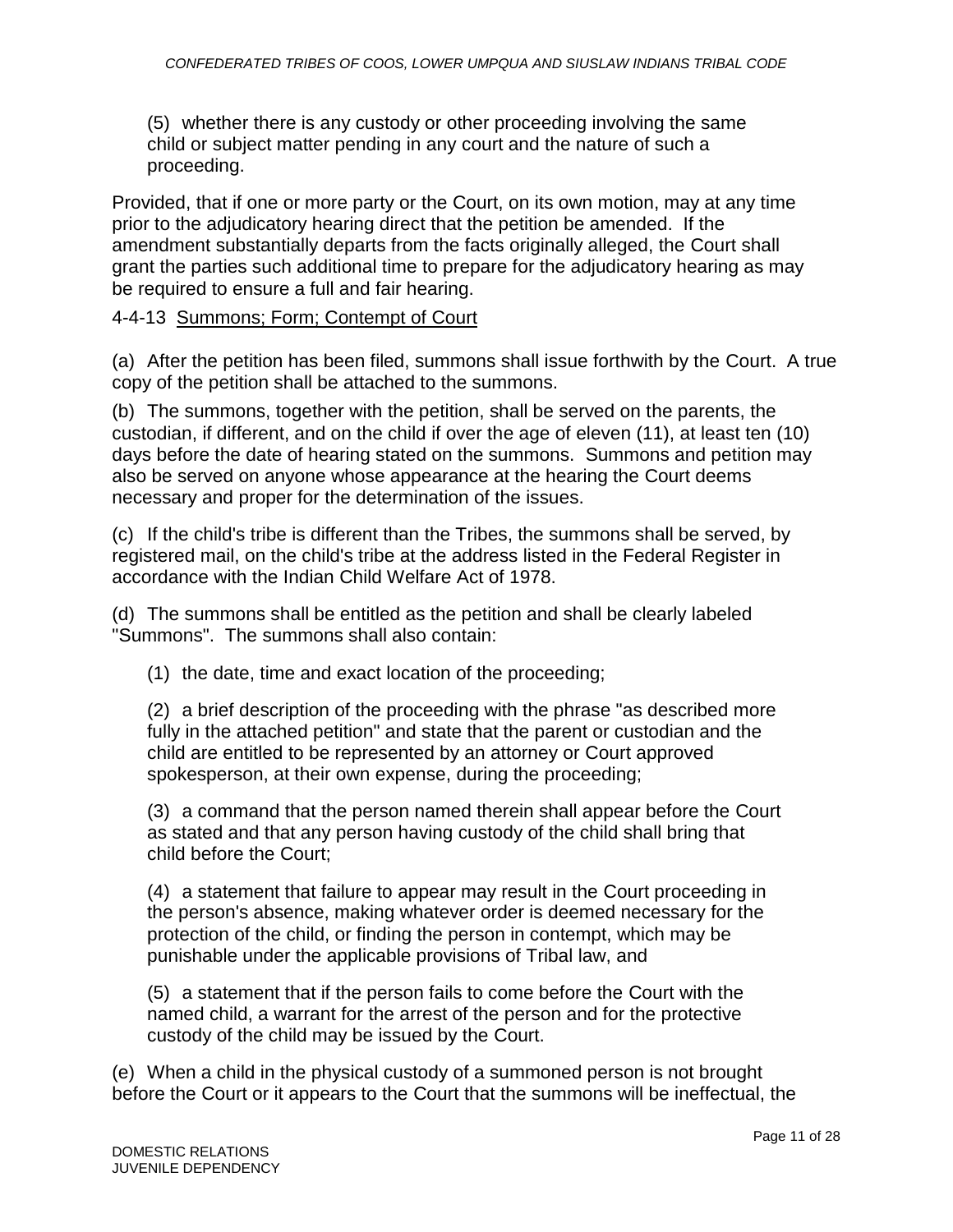Court shall issue an order for the protective custody of that child, if the Court determines that such an order is in the child's best interests.

(f) When requested, Tribal Police shall assist with the service of the summons. Law enforcement personnel from other jurisdictions may also assist with such service.

# 4-4-14 Consolidation

(a) In any case filed in the Court where the legal or physical custody of a child is at issue and there is also pending in Tribal Court, or adjudicated, a child custody or visitation case involving the child in a domestic relations or guardianship proceeding, the matters shall be consolidated. Matters so consolidated may be resolved at different stages of the proceedings.

(b) Upon entry of an order of consolidation, all matters related to custody or visitation shall be heard and decided together by the Juvenile Court, and existing orders may be modified.

## 4-4-15 Preliminary Investigation; Report to the Court

(a) After a shelter hearing, Human Services shall conduct an investigation of the child's condition and circumstances and shall report to the Court as provided in subsection (b) of this section.

(b) Human Services shall file a report with the Court not less than five (5) days prior to an adjudicatory hearing. When no shelter care hearing has been held, Human Services shall file a preliminary report to the Court not less than five (5) days prior to the preliminary hearing. The report shall contain:

(1) a detailed discussion of the child's circumstances and conditions and the names of those people able to testify as to the circumstances and conditions of the child;

(2) the present ability of the parent or custodian to meet the child's needs and what services are needed to maintain or return the child to the care of the parent or custodian;

(3) the type, need for and appropriateness of any shelter care placement that occurred during the preliminary investigation including the dates of such care;

(4) a plan as to what, if any, future action is needed to protect the child and reunify the family; and

(5) the recommended placement for the child, how it meets the child's special needs and how the placement complies with 4-4-19;

(6) what active efforts were made to prevent the removal or to reunify the family prior to the adjudicatory hearing;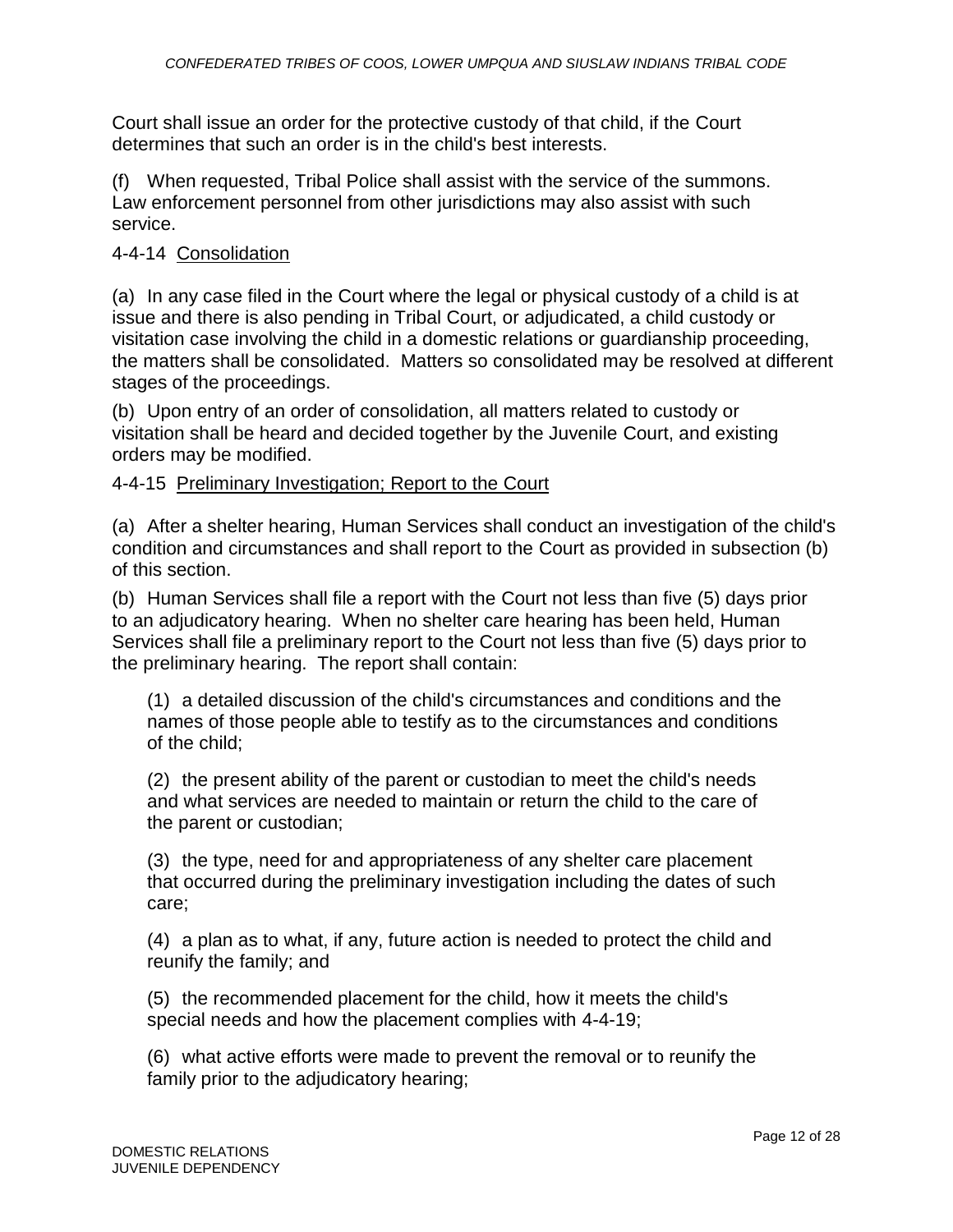(7) the need for and type of emergency medical care that the child has been provided and if any current condition exists that needs treatment; and

(8) any other information necessary for a proper disposition of the case.

(c) Human Services shall serve the report on the parties by U.S. mail not less than five (5) days prior to the hearing. The Court shall make the report available to any parties prior to the hearing.

## 4-4-16 Preliminary Inquiry; Prima Facie Case

(a) If no shelter hearing is held, the Court shall set a time for a preliminary inquiry not less than five (5) days after a petition is filed or a child is returned to the parent or custodian after being taken into protective custody.

(b) At such hearing, the Court shall inquire into the conditions and circumstances of the child to ensure that the child's best interests are being looked after and shall enter an order consistent with 4-4-15.

## 4-4-17 Disclosures; Depositions

(a) In all proceedings under 4-4-18 or, each party, including a tribal prosecutor and Human Services, shall disclose to each other party the following information:

(1) the names and addresses of all persons the party intends to call as witnesses, together with any written or recorded statements of such persons;

(2) any written or recorded statements or memoranda of any oral statements made by the parent, custodian or child to any other party or agent of any other party;

(3) any reports or statements of experts made in connection with the case, including law enforcement reports, the results of any physical or mental examinations, and of comparisons or experiments that the party intends to offer in evidence;

(4) any books, papers, documents or photographs that the party intends to offer in evidence at the hearing, or that were obtained from or belong to any other party;

- (5) any required reports to the Court; and
- (6) such other information as may be relevant to the proceedings.

(b) Disclosure shall be made as soon as practicable after a petition is filed. The Court may supervise the disclosures to insure a proper and expeditious process. The Court may also enter such orders as are necessary to preserve any recognized evidentiary privileges including the in-camera inspection and redaction of any non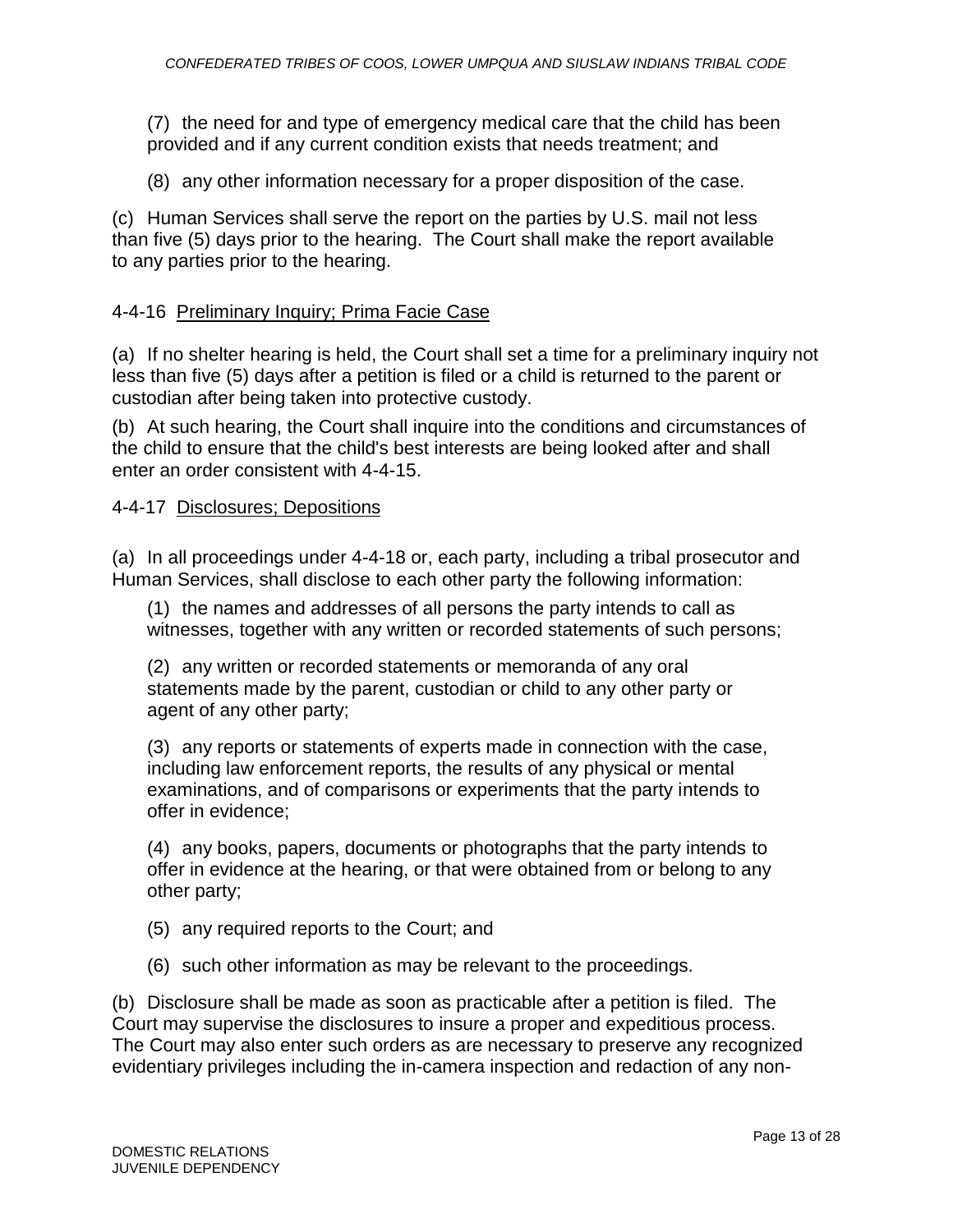disclosable information, or otherwise protect information from disclosure as the interests of justice may require.

(c) The obligation to disclose is ongoing. At any stage of an adjudicatory hearing, a party shall make further disclosures of new or additional information.

(d) Upon being notified of a breach of the duty to disclose, the Court may order such information disclosed, grant a continuance, refuse to permit a witness to testify or refuse to admit into evidence the material, or enter such other order as the Court finds appropriate.

(e) The Court may allow the taking of a deposition if such deposition is needed to perpetuate the testimony of a witness who is outside the Court's jurisdiction or unable to attend because of age, infirmity, illness, imprisonment or undue hardship. In allowing the deposition, the Court shall consider if the witness can testify by phone. Depositions shall be taken pursuant to Tribal Court Rules of Civil Procedure.

# 4-4-18 Adjudication of Dependency Petition; Conduct of the Hearing

(a) No adjudicatory hearing shall be held unless proper notice was provided to all necessary parties at least ten (10) days prior to the hearing. An adjudicatory hearing must be held within ninety (90) days after a petition is filed, unless the Court expressly makes the finding that holding the hearing within ninety (90) days would be contrary to the interests of justice.

(b) Any party to a proceeding shall have the right of compulsory process of any witness necessary for the hearing. Such subpoena shall be in the form prescribed by and served in compliance with the Tribal Court Rules of Civil Procedure.

(c) Any party has the rights of due process and shall be allowed to cross-examine any witness except as set out in subsection (e) of this section. Except as provided in this chapter, the rules of evidence of the Tribes' Evidence Code shall apply.

(d) No juvenile dependency shall be tried to a jury.

(e) The Court may exclude witnesses on the motion of a party. The Court, on its own motion or on motion of a party, may take testimony from a child or determine that it is not in the best interest of the child to testify due to age or mental capacity. If the Court determines that a child under thirteen (13) years of age should testify, the Court may take steps to ensure that the testimony is taken in a manner that protects the child's best interests, including an in-chamber interview with the judge that excludes the parent or custodian or video testimony. If a child's testimony is taken by a process that excludes a party, the party's representative shall be allowed to hear the testimony. A recording of the testimony shall be made available to the parties and made a part of the record.

(f) An out-of-court statement of a child, who is the subject of the proceedings, that would be considered hearsay under the rules of evidence, is admissible in an adjudication hearing subject to the right of any party to cross examine the individual who heard and reported the child's statement.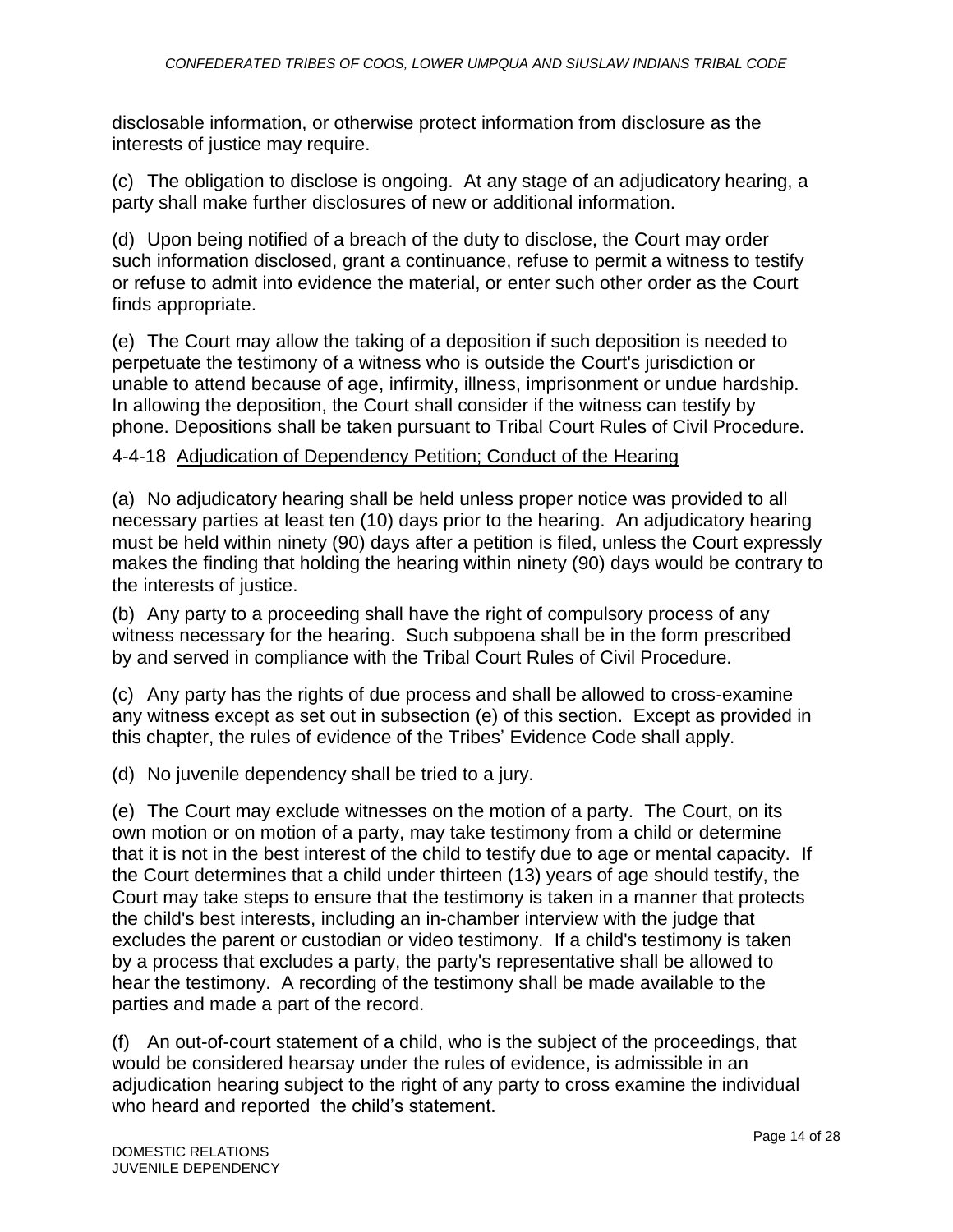(g) A record of the proceeding shall be made by stenographic or electronic means.

(h) In order for the Court to declare the child to be a dependent of the Court, the Court must find that:

(1) the party seeking to remove the child from the custody of the parent or custodian has satisfied the Court that active efforts have been made to provide remedial services and rehabilitative programs designed to prevent the removal of the child or to allow a return of the child from protective custody, and that these efforts have proven unsuccessful; and

(2) the facts, as alleged, are proven by a preponderance of the evidence that the continued custody of the child by the parent or custodian is likely to result in physical damage or emotional harm to the child, or that the child will endanger or harm others.

The Court may amend the petition at the end of an adjudicatory hearing to conform to the evidence presented if such an amendment does not prejudice the parties by substantially departing from the original allegations.

In the absence of such proof, the petition must be dismissed.

(i) The applicable provisions of the Tribes' Tribal Constitution and the Indian Civil Rights Act may not be invoked by parents or custodians in juvenile proceedings as a privilege against giving testimony against their interest regarding a juvenile proceeding, provided that parents or custodians may invoke these provisions to prevent them from testifying to facts that would or could incriminate them relevant to a criminal proceeding.

## 4-4-19 Informal Resolution

(a) At any time prior to an adjudicatory proceeding, the Court, on its own motion or the motion of a party, may set the matter for a judicial settlement conference. At such conference, the Court may take admissions and make the child a dependent, or may dismiss the petition in favor of an agreement between Human Services and the parent or custodian to engage in remedial services.

(b) If a voluntary agreement is sought by the parties, the Court must find that this resolution is in the child's best interests and that the parent or custodian understands the obligations and consequences of the agreement. Such agreement shall be in writing and state the remedial service plan agreed to and how such plan will be carried out.

(c) No voluntary plan under this section shall take more than six (6) months to fulfill unless approved by the Court and reviewed by the Court within six (6) months.

(d) Human Services shall review the family's progress every thirty (30) days. If the parent or custodian fails to follow the plan between the first thirty- (30) day review and the expiration of the agreement, Human Services shall refile the petition and take any other steps needed to protect the child.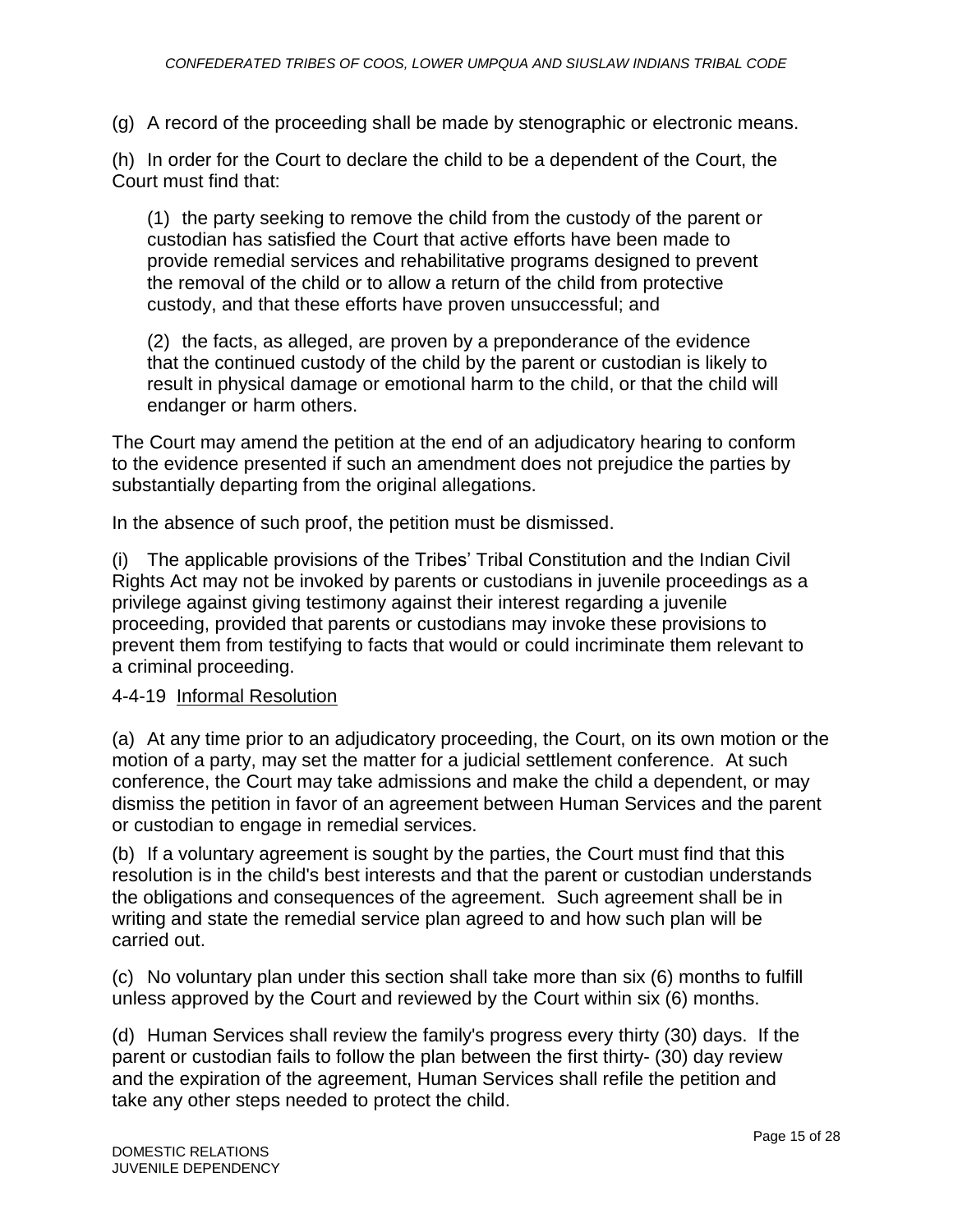(e) A voluntary agreement that includes an out-of-home placement for the child may be withdrawn by the consenting party at any time by written notice served on the parties and filed with the Court. Upon notice of withdrawal of consent, the child shall be returned immediately to the parent or custodian unless the child's conditions and circumstances are such that protective custody is warranted pursuant to 4-4-9

# 4-4-20 Placement of Children; Preferences

(a) The following placement preferences shall apply to all placements under this chapter.

(b) Any child accepted for placement out of his or her home under this chapter shall be placed in the least restrictive setting which most approximates a family and which meets any special needs of the child. Such placement shall also be within reasonable proximity to his or her home. Whenever possible, all siblings accepted for placement shall be placed together.

(c) In the absence of good cause to the contrary, an out-of-home placement decision maker shall give preference to:

- (1) a member of the child's extended family;
- (2) a foster home licensed or approved by the Tribes;
- (3) a foster home licensed, approved or specified by the child's Tribe;
- (4) an Indian foster home licensed or approved by an Indian organization;

(5) an Indian foster home licensed or approved by a state or nongovernmental agency; or

(6) an institution for children approved by an Indian Tribe or operated by an Indian organization that has a program suitable to meet the child's needs.

# (d) The Court, in approving a placement, should consider:

- (1) the best interests of the child;
- (2) the reasonable desires of the parent or custodian;

(3) the reasonable desires of the child if over the age of eleven (11) years; and

(4) the geographic location of the placement in relationship to the community from which the child is removed.

(e) Any party may file a motion to invalidate a placement made in contradiction of the above requirements.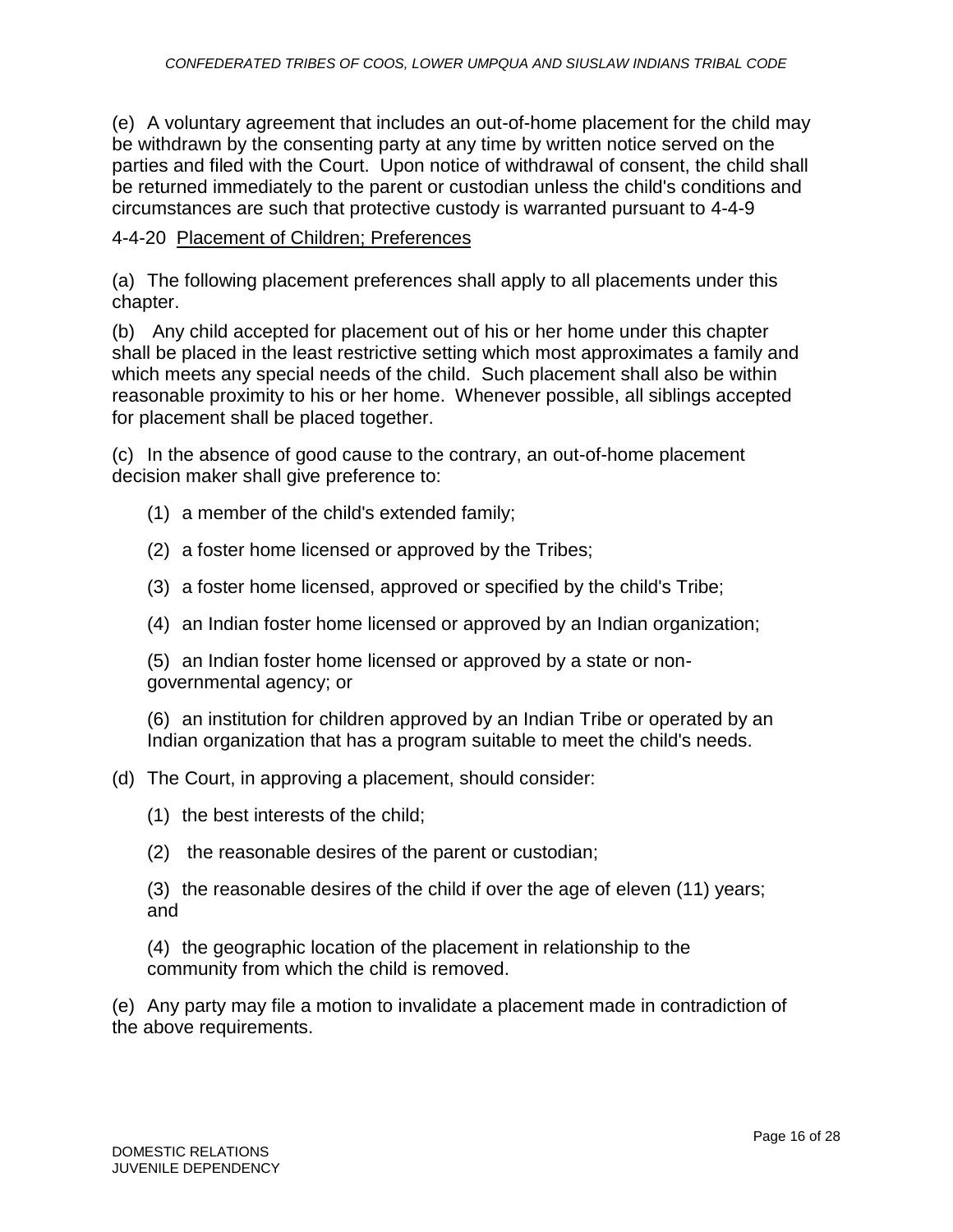# 4-4-21 Disposition of Case

(a) After an adjudication determines that a child shall be made a dependent of the Court and specific findings of fact are made on the allegations stated in the petition, the Court shall determine the disposition of the case. Such disposition may occur immediately following the conclusion of the adjudicatory hearing or may be continued for not more than thirty (30) days to allow the parties to present additional information on the needs of the child, parent or custodian, and the availability of a preferred placement. If disposition is continued, the Court shall enter an order temporarily placing the child until the disposition hearing is concluded.

(b) The Court may order remedial services for the child, and parent or custodian, and may:

(1) permit the child to remain with a parent or custodian subject to protective supervision by Human Services, and such limitations and conditions as the Court may prescribe;

(2) give custody to the Department of Human Services to place the child in accordance with 4-4-19;

(3) transfer legal custody of the child to a non-governmental agency responsible for the care of dependent children or to a family member or other person capable of meeting the child's needs;

- (4) Recommend emancipation of the child; or
- (5) Recommend such long-term plan as may be in the child's best interests.

(c) For the purpose of determining proper disposition of the case, the Court may receive such other reports, documents or testimony, as it deems relevant. The rules of evidence shall not apply to the disposition hearing.

(d) A child made a dependent of the Court shall remain a dependent of the Court until;

(1) the petition is dismissed or dependency is otherwise terminated;

- (2) the Court transfers jurisdiction over the case to a foreign jurisdiction;
- (3) a decree of adoption is entered; or

(4) the child reaches eighteen (18) years of age or is otherwise emancipated, unless the Court has, in a prior order, determined that dependency should continue until the completion of high school if the child is still in school on his or her eighteenth (18<sup>th</sup>) birthday.

(e) As part of a disposition, the Court may enter such other orders as are necessary to determine visitation rights of any person or party, restrictions on the child's associations or activities, conditions to be followed by the person or agency having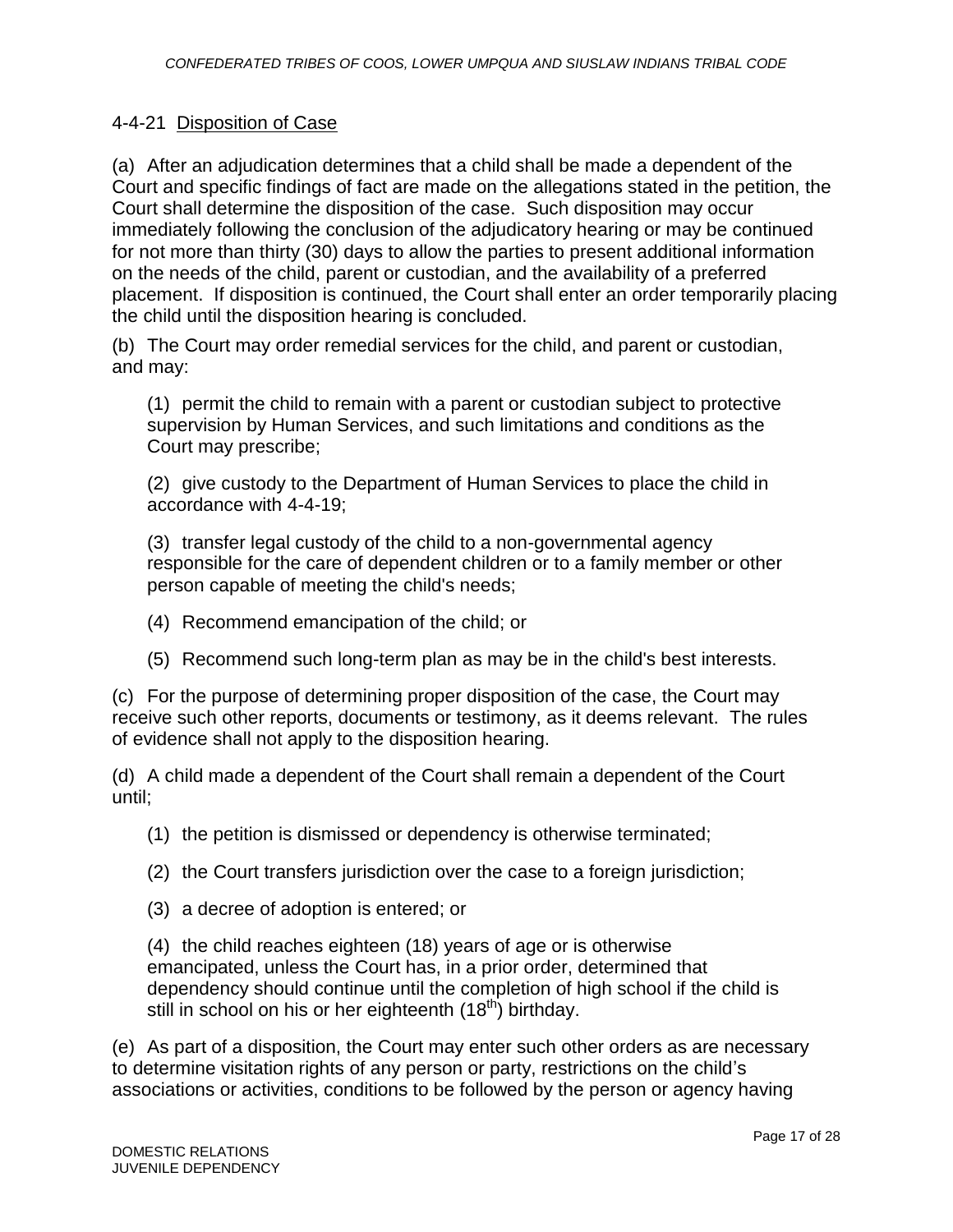custody of the child, and what, if any, financial support a parent is obligated to make while the child is placed out of home.

# 4-4-22 Remedial Efforts

(a) At all stages of a proceeding under this chapter, Human Services shall make active efforts to provide remedial services and rehabilitation programs designed to prevent or eliminate the need for removal of the child from the home.

(b) When the Court is obligated to make a finding as to remedial services, its finding shall state what services were provided and why further efforts could or could not prevent or shorten the separation of the family.

(c) A remedial service plan shall be rationally related to the allegations found true by the Court and shall be reasonably calculated to achieve reunification of the family. In assessing the barriers to reunification, Human Services shall consider what services can be provided to the child, as well as the parent. Whenever possible, remedial services shall be Indian oriented, and designed to take into consideration the customs and traditions of the child's tribe.

# 4-4-23 Authority of Court Over Parents and Child

(a) Any parent or custodian of a child made a dependent of the Court and served with a summons pursuant to 4-4-13 shall be subject to the jurisdiction of the Court for the purposes of ordering participation in remedial services.

(b) The Court shall have authority to order a parent or child to comply with a remedial service plan pursuant to 4-4-22, including, but not limited to, the authority to order:

(1) medical, mental, substance abuse or educational evaluations for the parent, custodian, and/or child;

(2) counseling, therapy or substance abuse treatment or education for the parent, custodian, and/or child;

(3) contribution by a parent, custodian or guardian to the financial support of the child;

- (4) participation in tribal activities by the parent, custodian and/or child; or
- (5) inpatient treatment for a child.

# 4-4-24 Commitment to Human Services; Authority Over Placement

(a) The Court may specify the particular type of care, supervision or services to be provided by Human Services to children placed in their care, but the actual case planning and provision of such care, supervision and services shall be the responsibility of Human Services.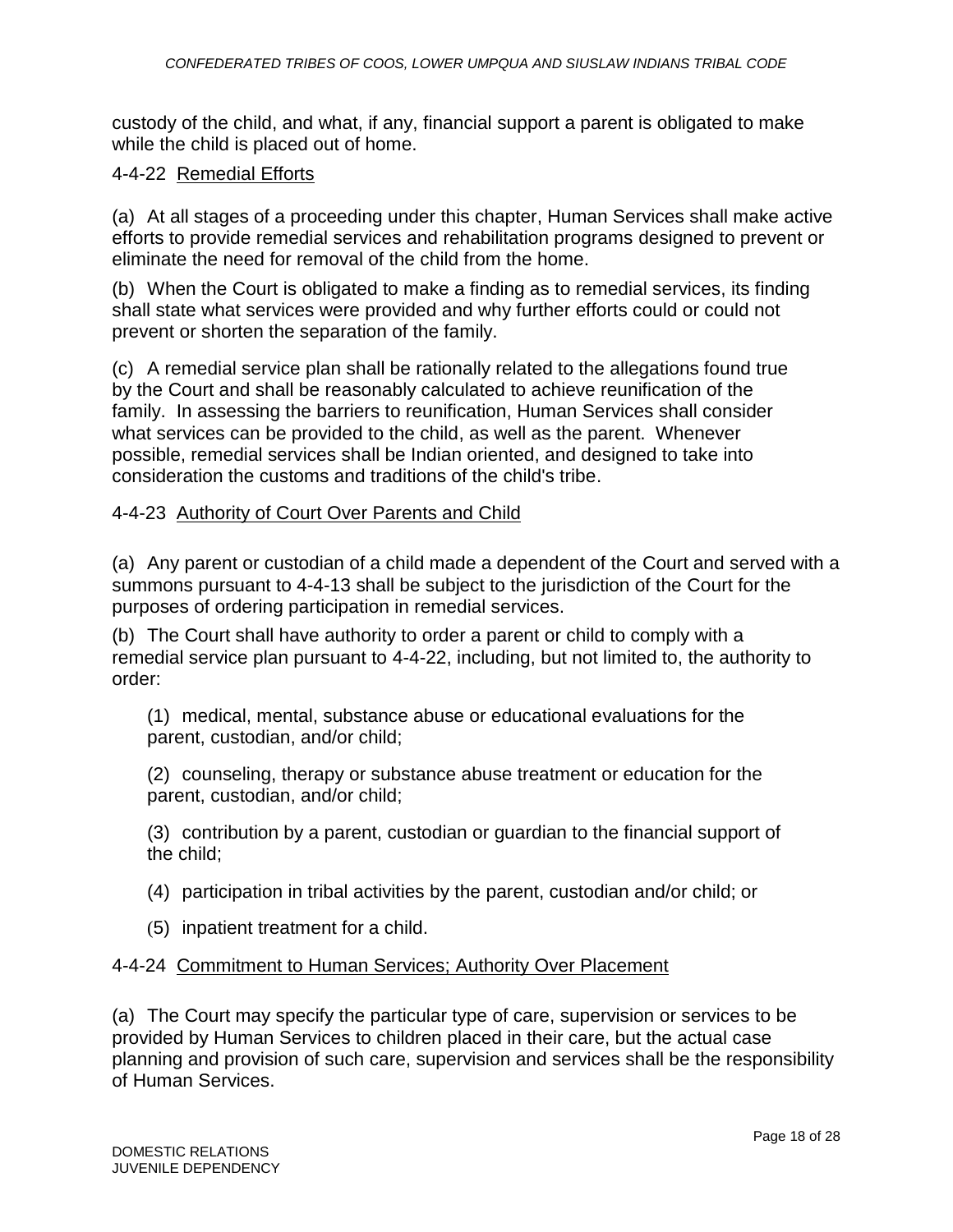(b) In meeting its obligations under this section, Human Services shall consider the recommendations of the Court and shall allow the family to assist in designing a reunification plan. To the maximum extent possible, Human Services shall seek to integrate its plan with other tribal or state programs.

(c) When a child committed to the care of Human Services is in need of medical care or other treatment by reason of physical or mental condition, Human Services shall have the authority to approve all necessary care and treatment in consultation with the parent or custodian. Human Services' initial case plan shall include a medical care and treatment plan, if needed, and shall update the Court as to the progress of such plan at periodic reviews.

(d) The Court may invalidate a placement if it determines that such placement is so inappropriate as to violate the rights of the child, parent or custodian, or is in violation of the placement preferences enumerated in 4-4-19.

(e) Human Services shall give notice prior to a change in placement or immediately after an emergency change in placement to the child's representative and to the parent and custodian.

# 4-4-25 Legal Custody; Duties and Authority

(a) At disposition, the Court may grant legal custody to Human Services or to another tribally approved agency for the care of dependent children.

- (b) The duties and authority of the legal custodian are as follows:
	- (1) to have physical custody and control of the child;
	- (2) to supply the child with food, clothing, shelter and incidental necessities;
	- (3) to provide the child with care, education and discipline;

(4) to authorize ordinary medical, dental, mental health or other remedial care and treatment as the child needs and, in an emergency, to authorize surgery or other extraordinary care;

(5) To make such reports and to supply such information as the Court may from time to time require;

(6) To apply for any tribal, state or federal disability benefits or other public assistance to which the child is entitled, and to use those benefits for the care of the child, and to open a trust account for the management of those funds as may be necessary; and

(7) To make an application for enrollment on behalf of the child with a tribe in which the child is eligible for enrollment and with which the child has the closest relationship.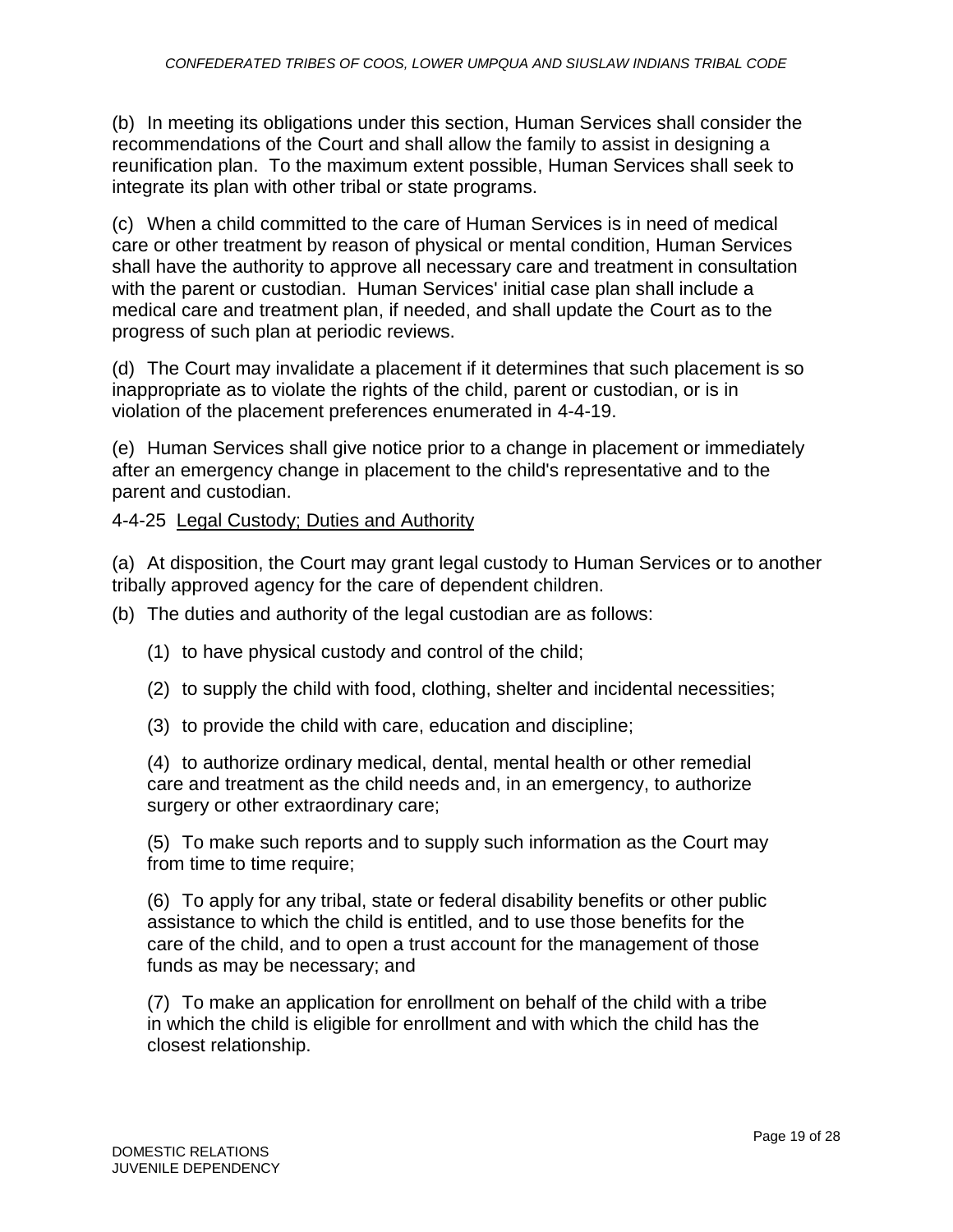# 4-4-26 Juvenile Court Guardianship; Duties and Authority

(a) At the time of disposition, the Court may grant guardianship to Human Services or to any other person or tribally approved agency for the care of dependent children. A grant of guardianship may be different than the grant of legal custody. If no grant of guardianship is made, the Court retains the duties and authority of a guardian as an incident of its dependency

(b) A guardian's duties and authority consist of the following:

(1) to authorize surgery or other extraordinary care but this authority does not prevent a legal custodian from exercising his authority under 4-4-25(b)(4)

- (2) to authorize the child to enlist in the Armed Forces of the United States;
- (3) to consent to the child's marriage;
- (4) to consent to the adoption of a child freed for adoption pursuant 4-8;
- (5) to make legal decisions for the child;
- (6) to make educational decisions for the child; and

(7) to make an application for enrollment on behalf of the child with a tribe that the child is eligible for enrollment and has the closest relationship.

(c) A guardian appointed under this section is not given authority to act as conservator of the child's estate unless specifically appointed to act in such capacity.

# 4-4-27 Other Duties and Authority

(a) All other duties and authority not delegated by the Court or granted under this chapter shall be retained by the Court.

(b) Only the Court may consent to the placement of a child in an inpatient mental health treatment facility.

(c) No person or agency may change or consent to change the residence or domicile of the child without the express permission of the Court. Approval of a placement in a location different than the child's residence at the time of the filing of a petition shall not be sufficient consent. The Court shall not consent to a change in residence unless the Court is assured that its jurisdiction will not be materially jeopardized and such change is in the child's best interests. Any legal custodian or guardian who seeks to change the child's residency without first obtaining the permission of the Court shall automatically lose their grant of authority over the child, and shall be considered to have unlawful custody of the child.

# 4-4-28 Review of Child Made Dependent of the Court

Within ninety (90) days of the original dispositional hearing, and at least every six (6) months thereafter so long as a child remains within the jurisdiction of the Juvenile Court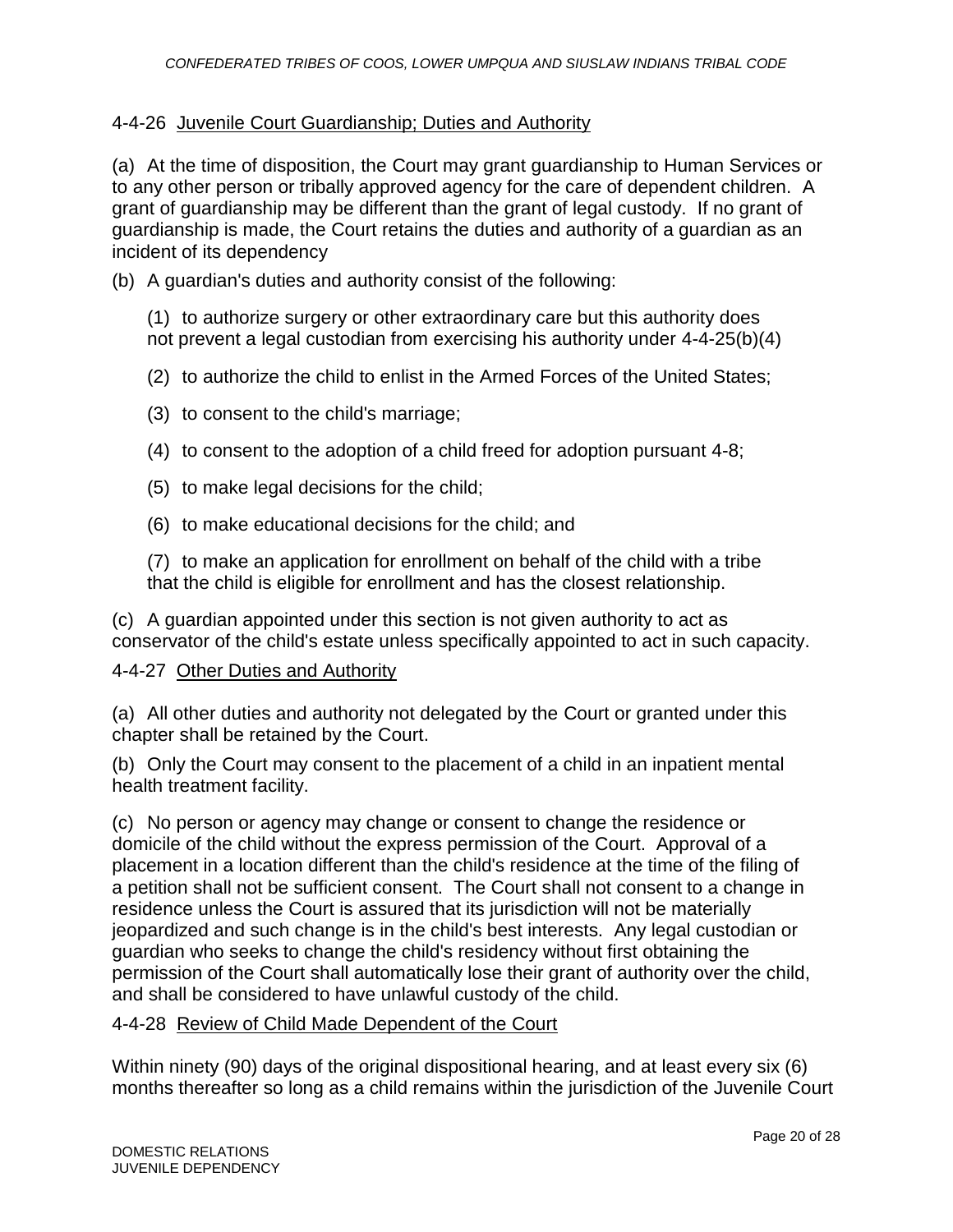and a permanent plan for the child has not yet been established by Court order, the status of the child will be reviewed to:

(a) Determine the continuing need for, and appropriateness of, Court jurisdiction and of the child's placement;

(b) Determine the extent of compliance by all parties with the case plan;

(c) Determine the extent of progress the parent has made toward eliminating the need for removal of the child from parental care, including, but not limited to, the efforts at compliance with required services, and whether sufficient progress is being made to consider return home likely in the near future;

(d) Consider whether the remedial services provided to the family have been appropriate, accessible and provided in a timely manner; further consider whether the Department of Human Services Program can reasonably provide additional services which will facilitate the return of the child to parental care;

(e) Assess the Department of Human Services Program's concurrent case planning, if any, and the Program's efforts to affect an alternative permanent plan for the child in the event there is insufficient progress to restore custody;

(f) Determine whether reasonable efforts are being made by the Department of Human Services Program to alleviate the need for removal of the child from parental care; and

(g) Project a likely date when the child will be returned to parental care or when an alternative permanent plan will be put into effect.

# 4-4-29 Notice

All parties, including children over twelve (12) years of age and foster parents, shall be notified of their right to appear and be heard at the hearing.

## 4-4-30 Status Review Reports

The Department of Human Services shall prepare, and any other party or person may prepare, a report to the Court for the hearing. These reports shall be filed, and copies shall be given to all parties or sent to a place calculated to assure receipt, no later than five (5) calendar days before the hearing, except by order of the Court. The Program's report shall provide supportive documentation if appropriate, and shall:

(a) Summarize the history of the case and efforts made to offer services to the child and family;

(b) Detail the child's and family's circumstances, including the case management and casework by the Department of Human Services, since the prior Court hearing;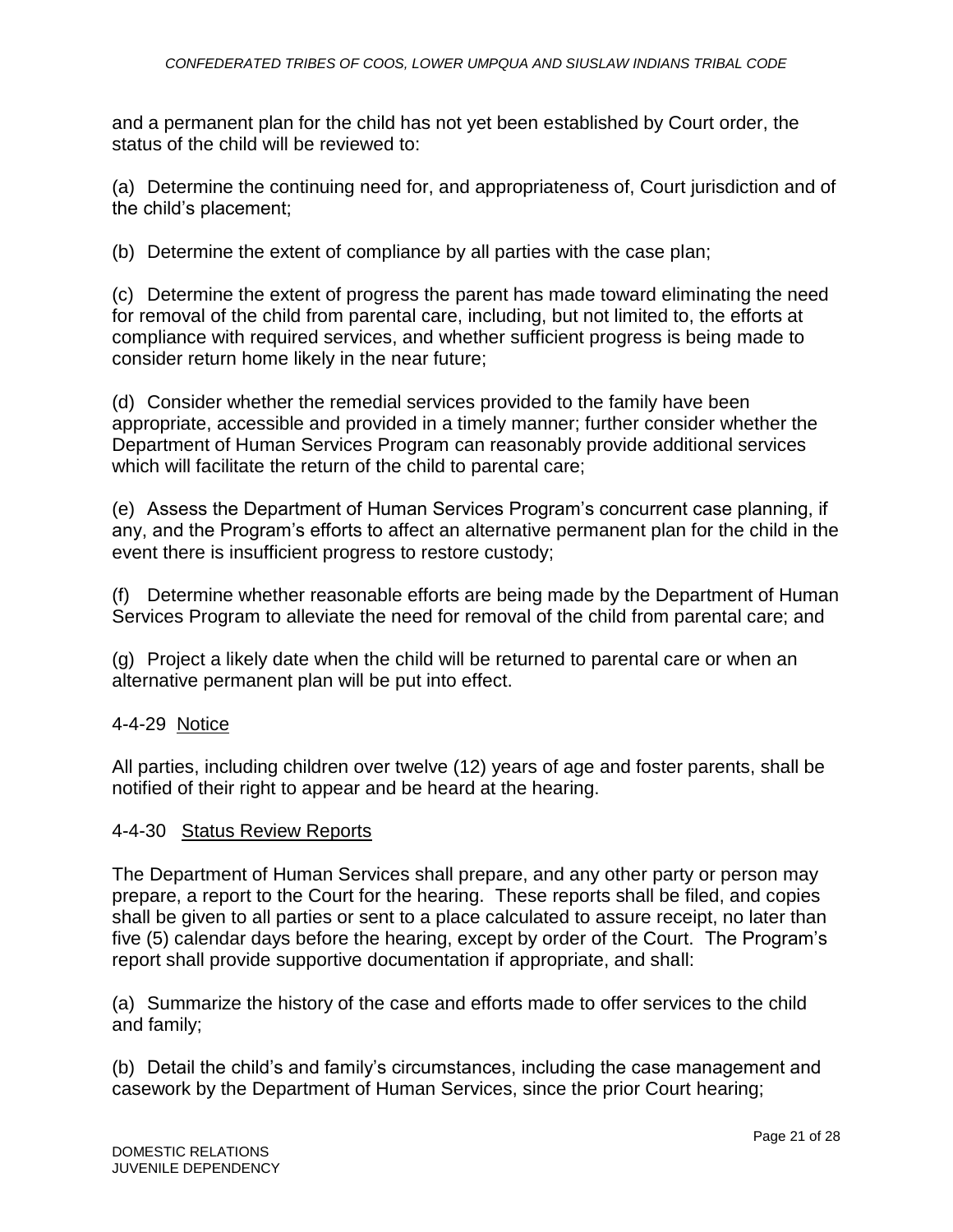(c) Detail the compliance made or not made by the parent, guardian or custodian and the Department of Human Services; and Detail the efforts made to develop a concurrent plan to be implemented in the event the family cannot be reunified, or why a concurrent plan is not practical at this time, and efforts made to implement that concurrent permanent plan.

# 4-4-31 Presumption in Favor of Return to Parent

The Court shall return a child to the physical custody of the parent, guardian or custodian, unless the Department of Human Services shows good cause why returning the child would not be in the child's best interests.

# 4-4-32 Permanent Plan Review Hearing

Within twelve (12) months of the date the child is removed from parental care, or the date of the adjudicatory order making the child a Ward of the Court, whichever comes first, the Court shall hold a Permanent Plan Hearing to determine the permanent status of the child. The Permanent Plan Hearing may be combined with a Status Review Hearing.

# 4-4-33 Notice

All parties, including children over twelve (12) years of age and foster parents, shall be notified of their right to appear and be heard at the hearing.

# 4-4-34 Permanency Planning Reports

The Human Services Department shall prepare, and any other party or person may prepare, a report to the Court for the hearing. These reports shall be filed, and copies shall be given to all parties or sent to a place calculated to assure receipt, no later than five (5) days before the hearing, except by order of the Court. The Program's report shall provide supportive documentation, if appropriate, and shall:

(a) Summarize the history of the case and efforts made to offer services to the child and family;

(b) Detail the child's and family's circumstances, including the case management and casework by the Human Services Department, since the prior Court hearing;

(c) Detail the compliance made or not made by the parent, guardian or custodian and the Human Services Department;

(d) Detail the efforts made to develop a concurrent plan, if necessary, to be implemented in the event the family cannot be reunified, and efforts made to implement that concurrent permanent plan;

(e) Give specific reasons why the particular recommended permanent plan has been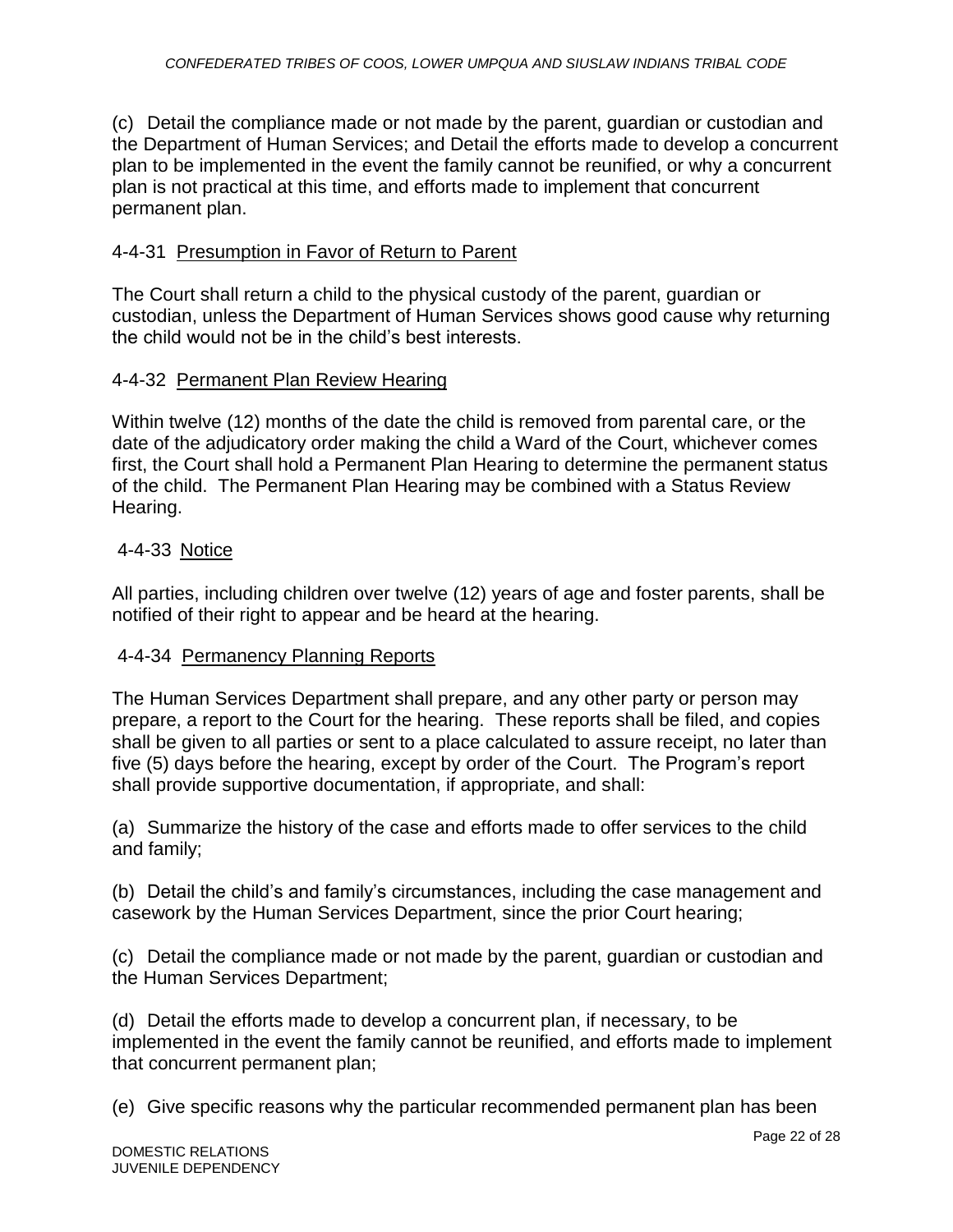chosen, specifying why that plan meets the child's particular needs and best interests, rather than other permanent plans which have not been chosen; and

(f) If required by applicable federal law, detail the compelling reasons why termination of parental rights is not being recommended as the permanent plan.

## 4-4-35 Permanent Plans

The Court may approve by Court Order, but is not limited to, any of the following permanent plans:

(a) The child will be returned to a parent;

(b) That a Petition for the Termination of Parental Rights be filed and that the permanent plan for the child shall be adoption;

(c) A Legal Guardian be appointed for the child;

(d) The child be placed in Permanent Foster Care of named custodians;

(e) The child be continued in Long-Term Foster Care while the Human Services Department continues to identify and effect a permanent plan; or

(f) The child, because of his/her special needs, be placed in Long-Term Substitute Care, until such time as the child can be safely accommodated in a less restrictive plan.

## 4-4-36 Petition for Return of Custody

In any case in which the parent's parental rights have not been terminated, the parent shall have the right to petition the Court no more than once a year for return of custody. At any hearing on the Petition for Return of Custody, the Petitioner must show by clear and convincing evidence that there has been a substantial change of circumstances and that it is in the best interests of the child to be returned to parental care. A hearing on the Petition will be set only if the Petition states a prima facie showing in the Petition to the Court.

## 4-4-37 Run Away from Placement

Any child who leaves or runs away from his or her placement shall be immediately reported to Human Services and Human Services shall report the child as a runaway to local law enforcement. The Court shall issue a warrant to take the child into protective custody upon ex parte application by Human Services.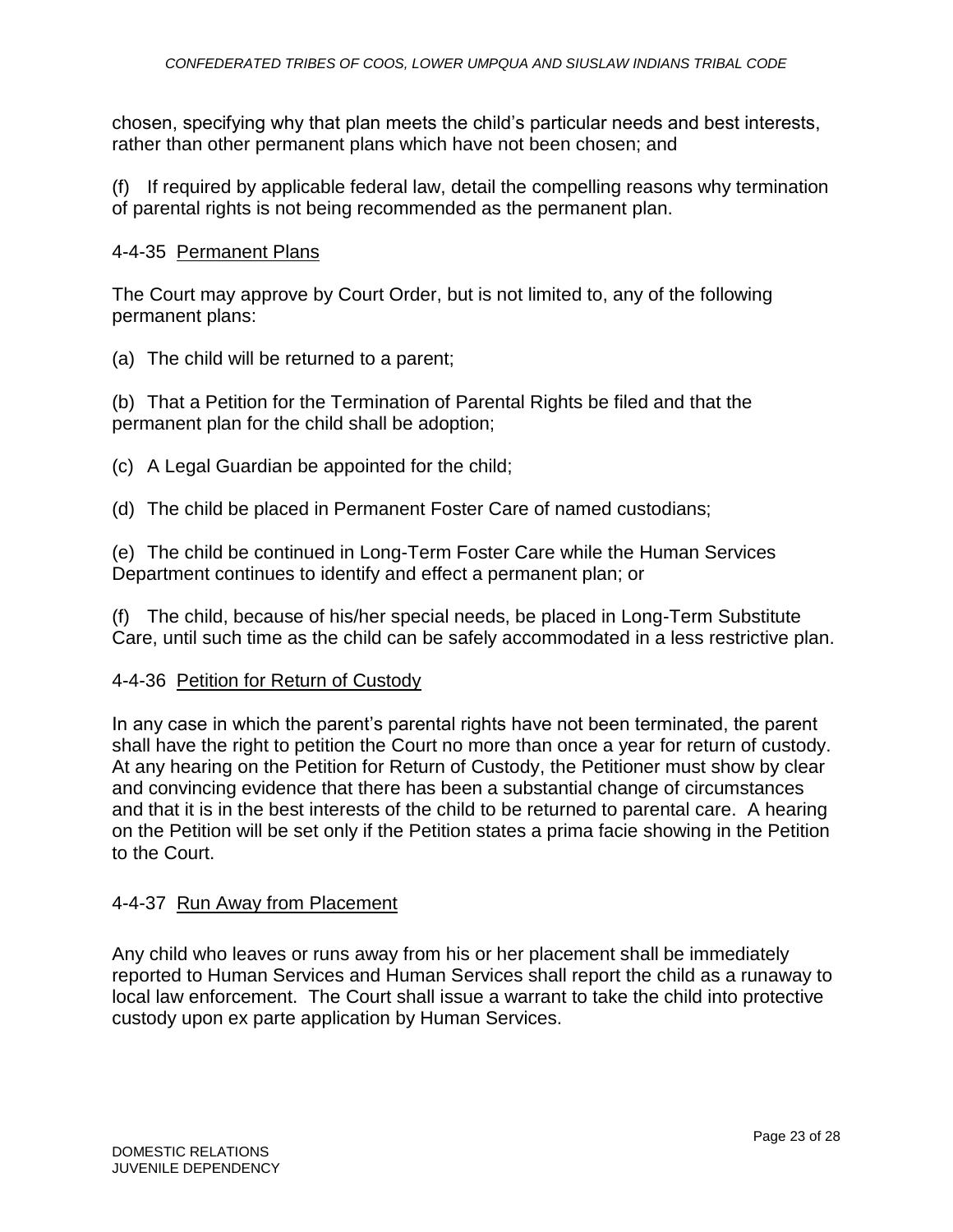# 4-4-38 Interpreters

If, at any stage of a proceeding under the this Chapter Code, the Court determines that a party is in need of an interpreter to understand the proceedings, the Court shall recess the matter until such time as an interpreter can be located to assist the party. The costs of an interpreter shall be borne by the Court.

## 4-4-39 Fees

(a) There shall be no fees for filing a petition under this chapter, and the Tribal Police shall not charge a fee for service of process or attendance at a Court hearing. Witness fees shall be paid pursuant to the Tribes' Rules of Civil Procedure.

(b) The Court may assess any fees incurred in the Court proceedings against the parent or custodian.

## 4-4-40 Records; Confidentiality

All records held by the Court or the Department of Human Services regarding Children in Need of Care shall be maintained in a confidential manner. Inspection of the records shall be controlled by 2-15-10

# 4-4-41 Reconsideration of Orders; Appeal

(a) When a parent or custodian was not present at an adjudicatory hearing due to failure of proper notice or when he has good cause for failing to appear, the Court shall grant a rehearing in full on the matter.

(b) The Court may modify or set aside any order made by it upon such notice and with such hearing as the Court may direct. The Court shall require notice to the parent or custodian and hold a hearing if the result of modifying or setting aside the order may deprive the parent or custodian of legal custody or change the placement of a child.

(c) If parental rights have been terminated pursuant to Chapter 4-9, Termination of Parental Rights, the parent may only request a modification or set aside if an appeal is pending. In no case may an order pursuant to Chapter 4-8, Adoptions, be modified or set-aside after the filing of a petition for adoption.

(d) An order after adjudication and all subsequent orders are final orders for purposes of appeal. Appeal may be had pursuant to the applicable rules of appellate procedure as any other matter in equity. The right to appeal a matter is subject to the establishment of an appellate court by the Tribal Council.

(e) An appeal shall not suspend or stay the juvenile proceeding, or release the child from the dependency jurisdiction of the Court unless expressly ordered by the appellate court.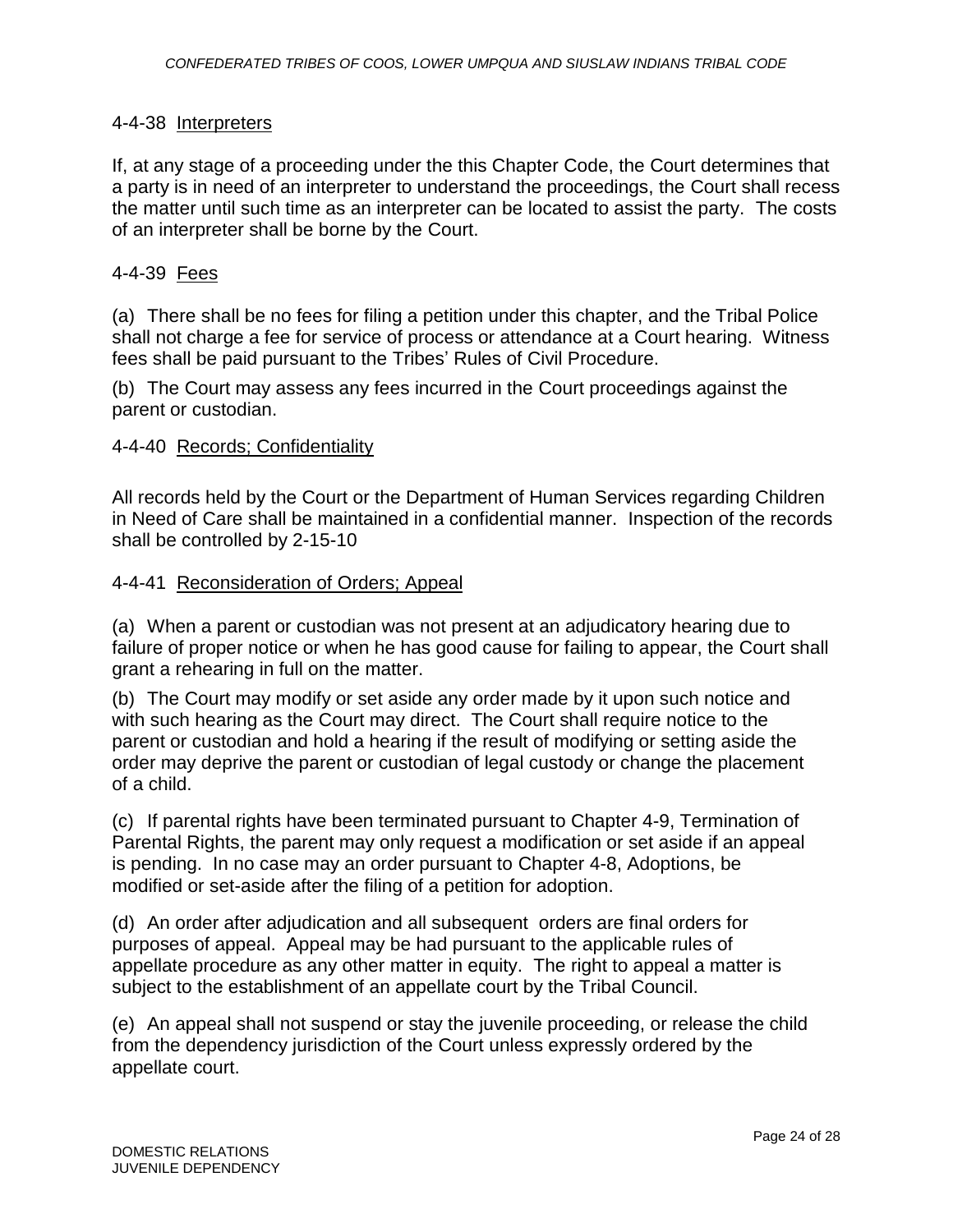# 4-4-42 Intervention and Transfer In State Court Cases under ICWA

(a) In any case in which Department of Human Services or the Child Protection Team is noticed or becomes aware of an action in the Court of any State or the District of Columbia in which a child who is a member of the Tribes, or the biological child of a person who is a member or eligible to become a member of the Tribes, is alleged or adjudicated to be a dependent of the Juvenile Court, the Department of Human Services or Child Protection Team may intervene in any such state court action.

(b) Upon intervention, the Department of Human Resources or Child Protection Team may participate in the state court action or may seek transfer of the action to Tribal Court, pursuant to the Indian Child Welfare Act, 25 USC §1911.

## 4-4-43 Acceptance of Transfer of Jurisdiction to Tribal Juvenile Court

(a) The Juvenile Court shall accept transfer of jurisdiction of any case in which the child who is the subject of the proceeding is domiciled on the Tribes' Reservation, as defined by 4-4-2.

(b) In any case where a tribal child is subject to state court jurisdiction and the child who is the subject of the proceeding is not domiciled on the Tribes' Reservation, the Court may accept transfer of jurisdiction, if the best interests of the Tribes and the child would be served by accepting transfer of jurisdiction.

(c) The Court shall conduct a Transfer-In Hearing to determine whether the best interests of the child and the Tribes will be served by accepting jurisdiction.

## 4-4-44 Transfer-In Hearing

(a) Upon receipt of a file transferred from a state court, the Juvenile Court Clerk shall transmit a copy of all documents in the file to the Department of Human Services. The clerk shall then set a Transfer-in Hearing not less than ten (10) and not more than thirty (30) days from the date of receipt of the file.

(b) Department of Human Resources shall prepare a Transfer-In report, which shall address the following:

- (1) the child's name, age and address;
- (2) the name and address of the parent or custodian;

(3) the name and address of the person from whom the child was removed and the circumstances giving rise to the need for protective custody;

- (4) the status of the case at the time of transfer;
- (5) where the child is placed and why;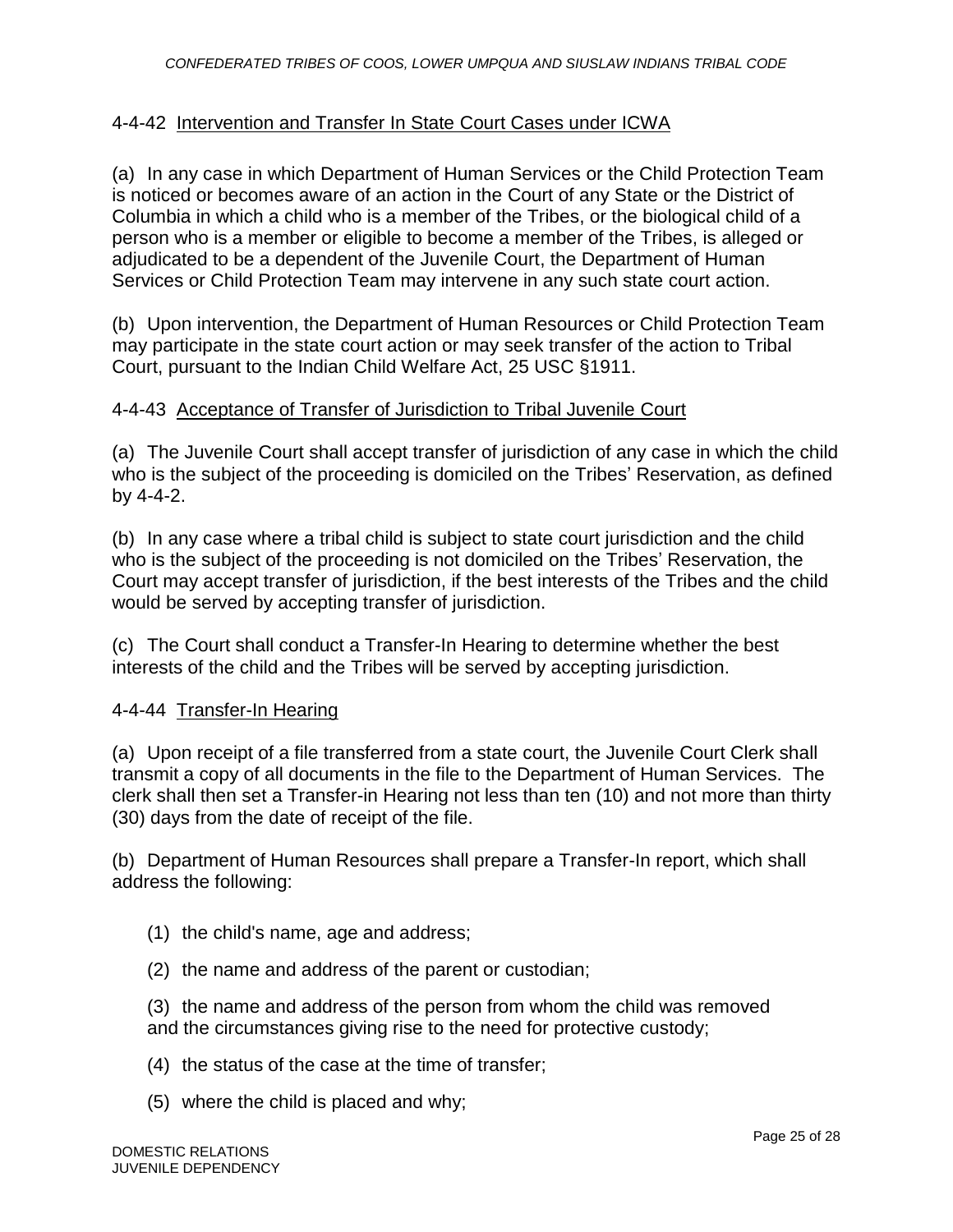(6) The strength of the child's ties to the Tribes;

(7) The proximity of the parent, guardian or custodian to the Tribal Court and the strength of the parent, guardian or custodian's ties to the Tribes; and

(c) A copy of the report shall be served by mail on all parties at the last known address as indicated in the file transferred to the Court.

(d) At the hearing, the Court shall review the report and hear from any party present on the issue of transfer of jurisdiction. If the Court determines that the best interests of the child and the Tribes will be served, the Court shall accept transfer of jurisdiction. If the Court determines that the best interests of the minor and the Tribes will not be served by accepting transfer, the Court shall decline transfer and return the case to the originating Court pursuant to 25 USC §1911.

(e) If the Court accepts transfer, it shall make any orders necessary for the immediate care and protection of the child.

(f) The Court shall schedule the next hearing in accordance with the procedural posture at the time of transfer, giving full faith and credit to the orders of the transferring Court.

(g) From the date of acceptance on transfer-in, the case shall be conducted under the Tribes' Tribal Code.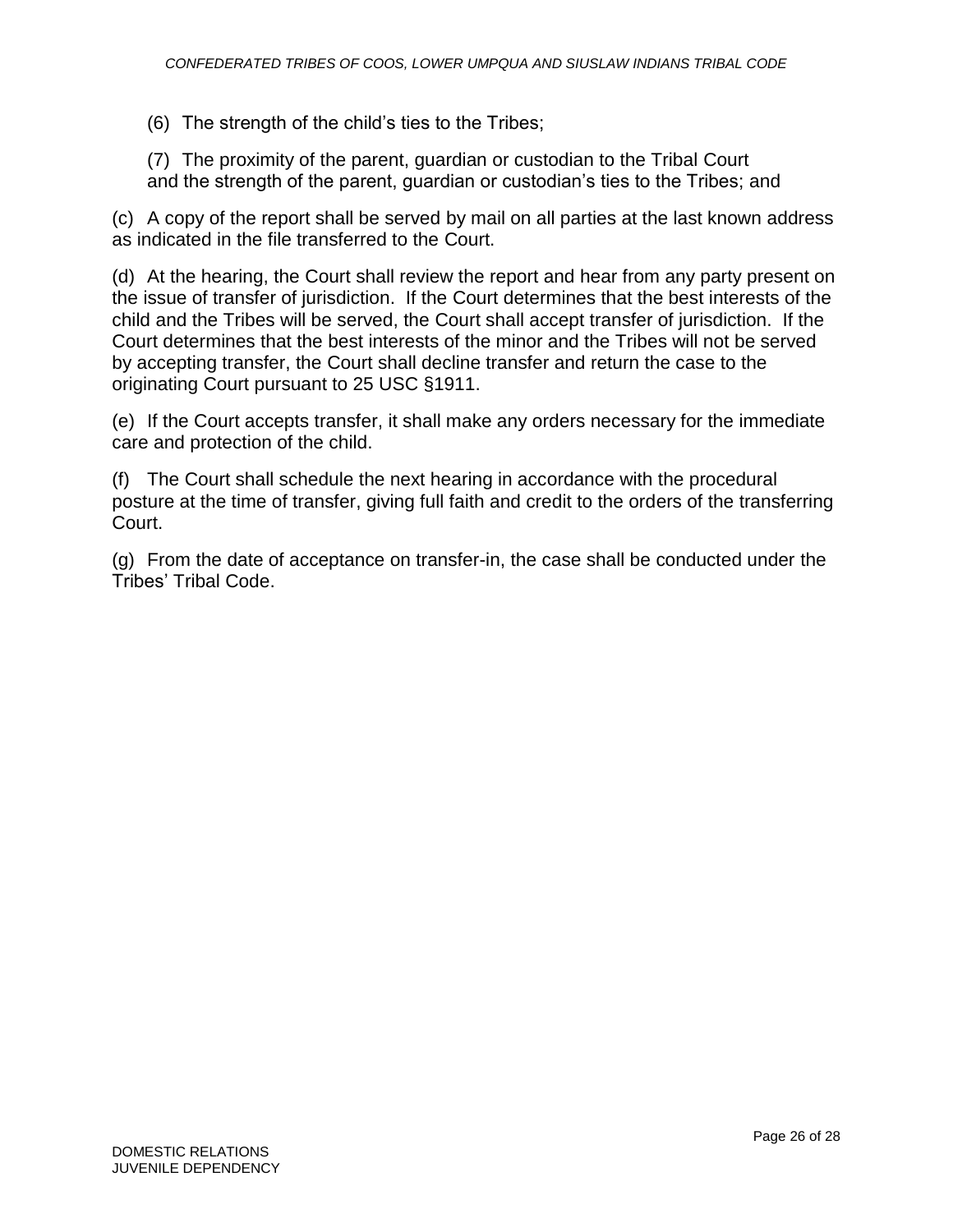# APPENDIX A

# LEGISLATIVE HISTORY AND EDITORIAL CHANGES